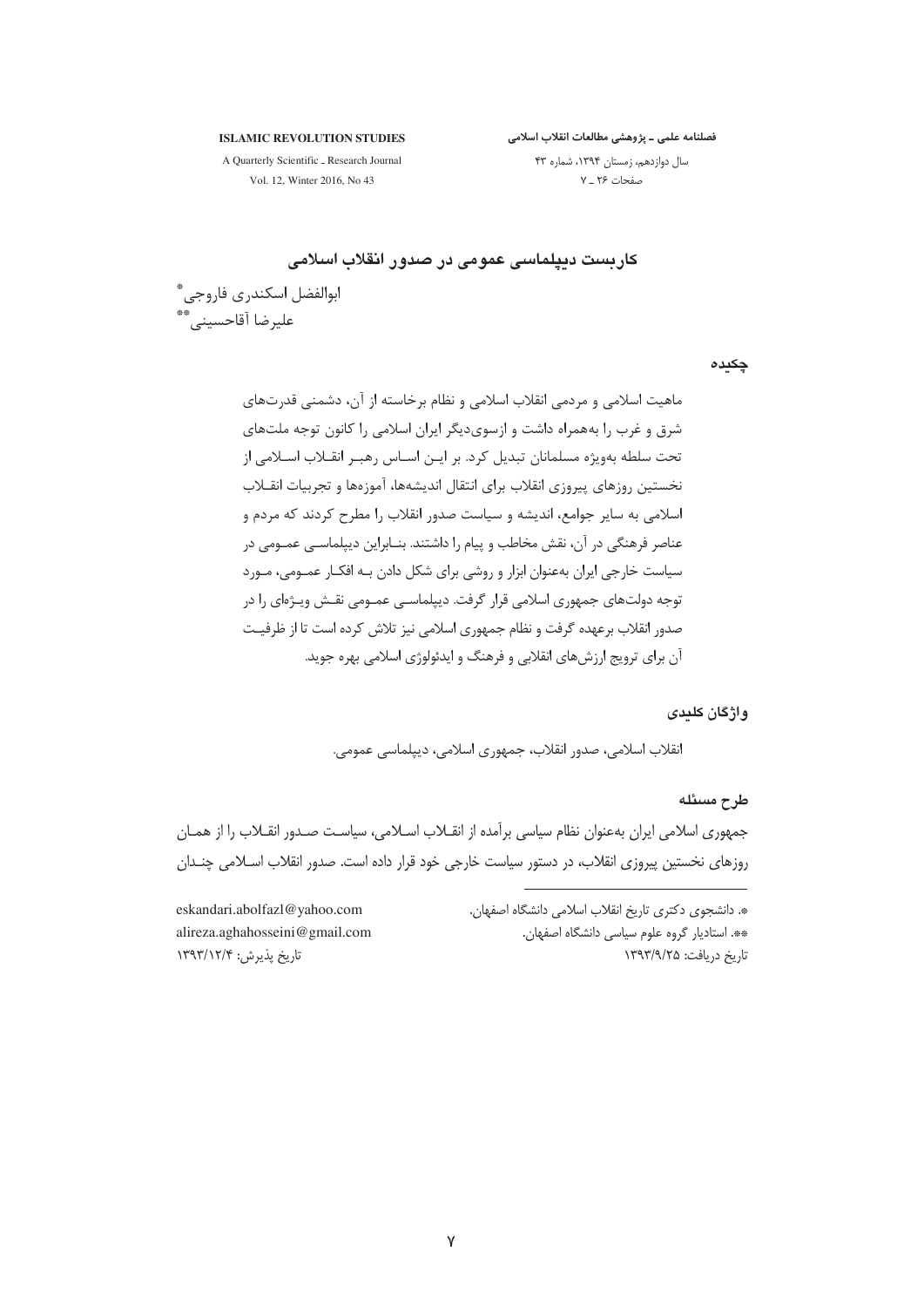#### ۸  $\Box$  فصلنامه علمی ـ یژوهشی انقلاب اسلامی، س ۱۲، زمستان ۹۴، ش ۴۳

برای نظام اهمیت دارد که در رأس برنامههای سیاست خارجی واقع شده است و بخش زیادی از فعالیتهای این حوزه را تحت تأثیر دارد. در دورههای مختلف، معانی و مفاهیم مختلفی از این سیاست برداشت شده و دولتهـای جمهوری اسلامی هریک از الگوها و ابزارهای متفاوتی برای اجرای آن سود بردهاند. چنانکه می توان در سیاست خارجي نظام جمهوري اسلامي، از الگوهاي مختلفي در صدور انقلاب سخن گفت.

این مقاله به تبیین و واکاوی سیاست صدور انقلاب اسلامی میپـردازد و در پـی ایـن مقصـود اسـت کـه کارکرد و نقش دیپلماسی عمومی جمهوری اسلامی ایـران را در آن سیاسـت بررسـی نمایـد. مقالـه در مقـام پاسخ گویی به این پرسش است که جمهوری اسلامی در صدور انقلاب اسلامی چه الگـو و رویکـردی را مبنــا قرار داد و برای تحقق اَن چگونه از دیپلماسی عمومی سود جسته است؟ پاسخ موقت به این فرضیه این است؛ ایران با تأکید بر سیاست صدور انقلاب، ملتها را جامعه هـدف خـود قـرار داده اسـت و بهتـرین ابـزار بـرای رسیدن به این منظور را در دیپلماسی عمومی می جوید.

# صدور انقلاب

معمولاً با تغییر نظام سیاسی یک کشور، بهخصوص در سیستم دولت \_ملـت، بـهویـژه از طریــق انقــلابـهـا، تلاش میشده است که جهت حفظ دستاوردها، دست به اشاعه ارزش ها و اصول انقلابیِشان بزنند. بـه گفتـه كرين برينتون صدور انقلاب از طبيعت آن بر مي خيزد. (برينتون،١٣۶٣: ٢٢۶) اصـطلاح «صـدور انقــلاب» در آثار روابط بین|لملل آورده نشده است. «با این حال ایده اصلی در پیگیری اقدام به صـادر کـردن انقـلاب، نـه دقیقاً در پرداخت اروپامحوری و به زبان جامعه بین(الملل پس از معاهده وستفالیا، بلکه در تعریف وسیع کلمـه، بخشی از روابط کهنه و کنونی است». (اسپوزیتو، ۱۳۸۸: ۵۵)

مفهوم صدور انقلاب، از جمله رسالتهاي برون،رزي همه انقلابها شمرده مي شـود؛ چنانكـه انقــلاب فرانســه الهام بخش اکثر دموکراسی ها بود و انقلاب روسیه بر انقلاب چین و کوبا تأثیر گذاشتهاند. (محمدی، ۱۳۹۰: ۶۰)

برخي معتقدند «انقلابها بهمثابه كالايي هستند كه صادرات نسبتاً اندكي دارنـد.» (گلدسـتون، ۱۳۸۵: ۲۱۷) در مقابل، برخی ازجمله اسلام گرایان بر این باورند که انقلاب کالا نیست که صادر یـا وارد شـود، بلکـه «اسـاس انقلاب تغيير اوضاع نفساني، تغيير روابط و رفتار اشخاص و تغيير احـوال و نظامـات جامعـه اسـت.» (فارسـي، ۱۳۶۸: ۴۰۲) از سوی دیگر نیز برخی صدور انقـلاب را برنامـه، سیاسـت یـا اقـدامی مـی داننـد کـه از طـرف دستاندر کاران یک انقلاب، جهت تأثیر گذاری بر سایر جوامع مطرح می شود. (محمدی، ۱۳۹۰: ۵۰۱)

بنابراین حضور کارگزاران انسانی در صدور انقلاب نمایان است و زمانی که ملتها جذب ایـن انقــلابـهـا شوند، به پیشبرد انقلاب و اهداف آن کمک می کنند و امواج جدیدی از انقلابهـا را بـا اهــداف مشــابه خلــق می کنند. قدرت ایدههای انقلابی را می توان در گستره دامنه انتشار و تأثیرشان بر منازعات انقلابـی چندجانبـه یافت (گلدستون،۱۳۸۵: ۲۲۱) که به تداوم آنها می|نجامد. انقلاب، با تداوم به تکامل خواهد رسید.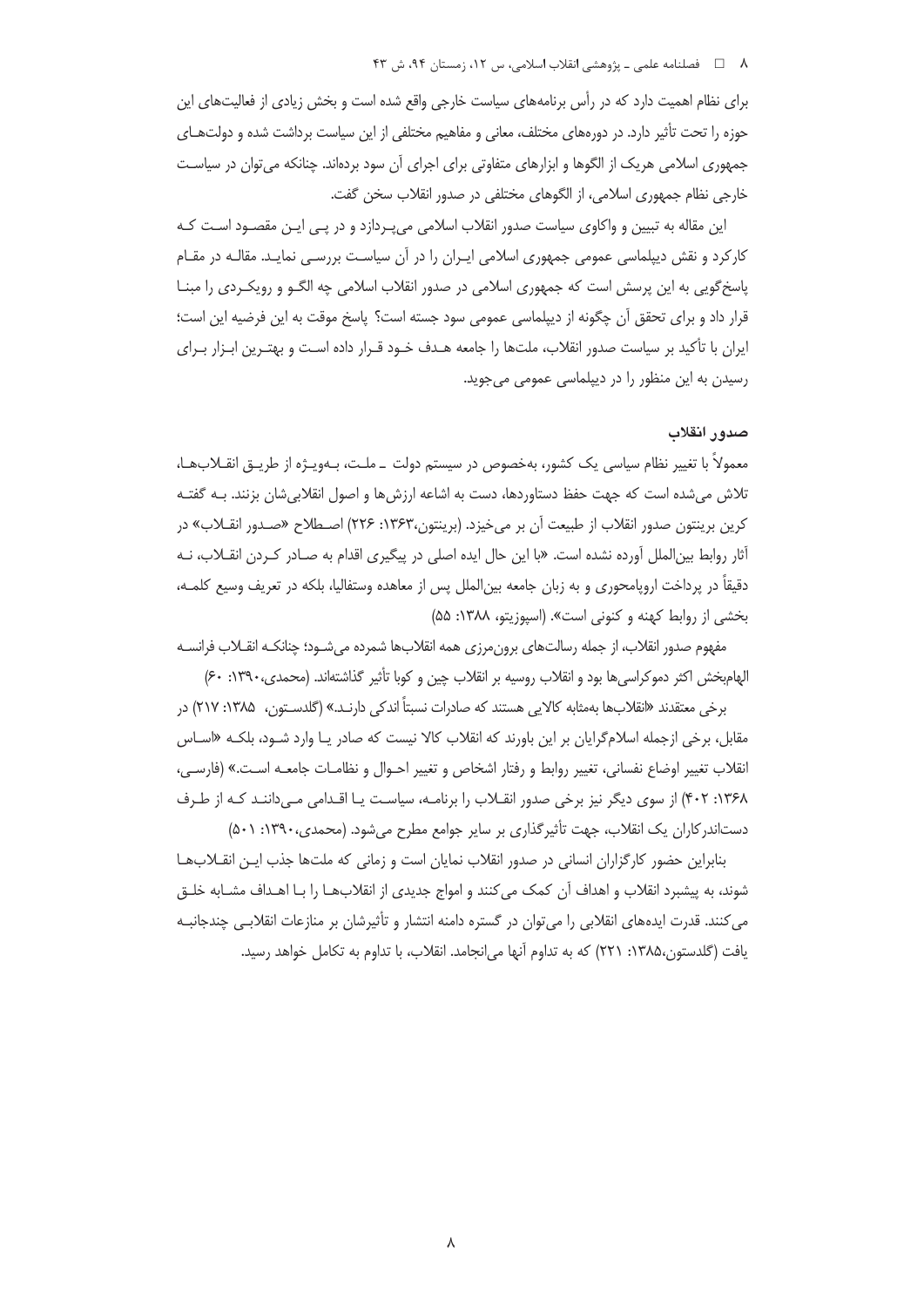با طرح سیاست صدور انقلاب اسلامی از سوی رهبران انقلاب، واکنشها و برداشتهای متفاوتی از سوی ناظرین داخلی و خارجی حوادث انقلاب اسلامی نمایان گشت. از سویی نظـام سـلطه و حتـی حکومـتهـای وابسته به آن در جوامع اسلامی، خود را آماده هرگونه اصطکاکی بـا نظـام جمهـوری اســلامی ایــران در پــی سیاستهای برونمرزی انقلاب میکردند. از سوی دیگ ردر داخـل، انقلابیـون و سیاسـتمـداران در مقابـل سیاست صدور انقلاب، مواضع متفاوتی را اتخاذ و نسبت به آن رویکردهای متفاوتی را در پیش گرفتند. چهـار رویکرد متفاوت در ایران در مقابل اندیشـه صـدور انقـلاب ایجـاد گردیـد کـه ناشـی از تفـاوت دیـدگاههـا و برداشتهایی بود که از این سیاست داشتند. (جاودانی مقدم،۱۳۹۳: ۱۷۸)

# چهار روپکرد در صدور انقلاب اسلامی

الف) رویکرد ملیگرا: ملیگرایان ــ اعضای دولت موقت و پاران مهندس بازرگــان در نهضــت أزادی ــ مخــالف سیاست صدور انقلاب بودند و بر این باور بودند که انقلاب ایران و ارزش های انقلابـی آن در قالـب مرزهـای جغرافیای سیاسی ایران مورد پذیرش است و بحث صدور انقلاب، باعث ایجاد تـنش و حساسـیت بـین|لمللـی میشود. از سوی دیگر حمایت از نهضتهای آزادیبخش در سایر کشورها، ناقض اصل عدم مداخلـه در امـور داخلی أن كشورهاست. اعضای دولت موقت، مهمترین مسئله نظـام در ایـن برهــه زمــانی را بازســازی ملــی میدانستند. بنابراین دکتر ابراهیم یزدی وزیر خارجه وقت که باید متولی این امر باشد، با صراحت اعلام نمود: «ما قصد صادر کردن انقلاب خود را نداریم». (محمدی، ۱۳۹۰: ۶۴)

ملی گرایان، سیاست صدور انقلاب را تحریف مبانی و اصول انقلابـی ایـران از حقیقـت ضـد اسـتبدادی و استقلال طلبانه به چهره ضد امپریالیستی و آزادیبخش جهانی میدانستند (بازرگان، ۱۳۶۳: ۱۱۴) و در فراینـد تصمیم گیری در سیاست خارجی معتقد بودند که ایجاد روابط سیاسی، مهمترین ابزار در جهـان معاصـر بـرای حفظ منافع ملی ایران است. (ملکی، ۱۳۸۲: ۱۰۵) البته دکتر یزدی بعدها تصـریح کـرد کـه مخالفـت وی بـا صدور انقلاب بهمعنای آموزش مسلحانه عدهای و اعزام آنها جهت مخالفت با رژیـم حاکمـه کشـور خودشـان بود، نه با تبلیغ اسلام و ارزش های انقلاب. (ظریفی نیا،۱۳۸۷: ۵۶) بنابراین رویکرد ملی گرایان در مقابل صدور انقلاب، بهمعنای مخالفت محض نبود. دولت موقت، الگومحور و مصلحتگرا بود و در واقع مخالفت با صـدور انقلاب را نفی کننده تأثیر انقلاب اسلامی و صدور ارزش های انقلاب در دیگر کشورها نمیدانست. بلکـه ایـن طیف، در تلاش برای الگوسازی ایران برای سایر کشورها و ایجاد روابط مسالمتآمیز و کـاهش تـنش میـان دولتهاي منطقه و جهان پس از انقلاب، با هدف حفظ منافع ملي بودند.

ب) رويكرد أرمان گرا: انقلابيون آرمانخواه مانند شهيد محمد منتظرى، معتقد بودند انقلاب اسلامي بنــا بــه ماهیت ایدئولوژی جهانشمول و ماهیت اسلامی خود، ضرورتاً باید به سایر کشورهای اسلامی انتقال یابـد. در این هدف، از هیچ گونه اقدامی حتی نظامی نباید غافل شد. این جریان بر این باور بودند که جهاد، ابزار مناسبی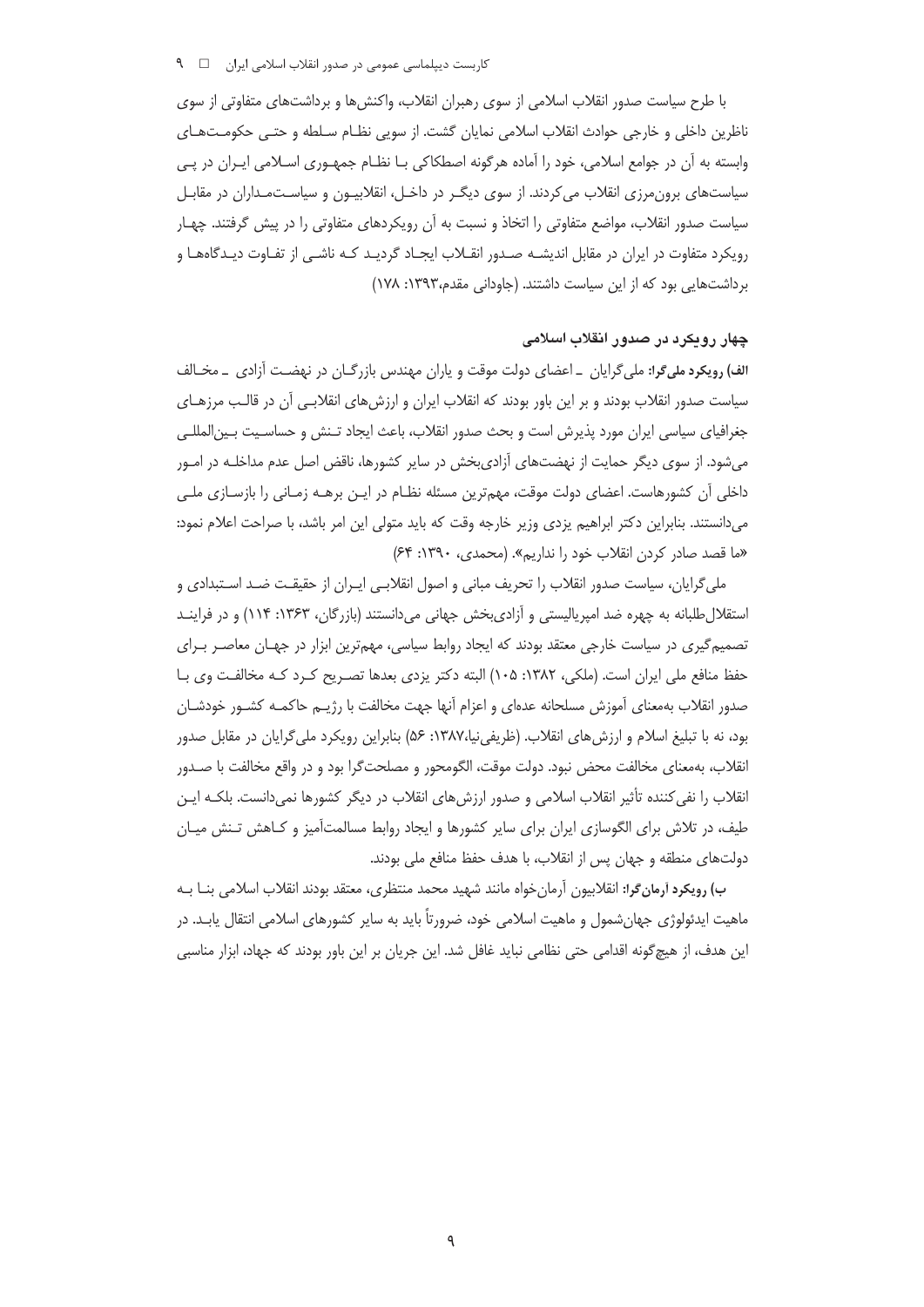#### ۱۰ فصلنامه علمي ـ يژوهشي انقلاب اسلامي، س ۱۲، زمستان ۹۴، ش ۴۳

برای نشر انقلاب اسلامی است و باید اهمیتش را همانند دوران صدر اسلام بازجوید. (ایـزدی، ۱۳۶۱: ۱۹۱) اهداف اصلی صدور انقلاب در این رویکرد، نابود ساختن رژیمهای پیرامونی، توانمندسازی نظامی جنبش هـای آزادیبخش و به خطر افکندن حکومتهای مستبد در جهان اسلام و منافع جهانی استکبار بهشمار میآمدنـد.  $(54:119 \cdot y)$ 

ج) رویکرد امالقرای اسلامی: طرفداران رویکرد سوم، تلفیقی از دو دیدگاه ملـیEرایـان و آرمـانEرایـان را مـدّنظر داشتند. آنها معتقد بودند که باید تلاش نماییم در داخل مرزهای ملی یک امت نمونه بســازیم و از تمــامی ابزارهــای نقلابی و ظرفیتهای آن \_ چه قانونی و حتی نظامی \_ اسـتفاده نمـاییم. در رابطـه بـا جامعـه جهـانی نیـز سیاسـت مسالمتآمیز را دنبال می کردند. از نظر آنان اقدام علیه حکومتهای مستبد و وابسته یـا تفـاهم بـا آنهـا در وضـعیت موجود، وابسته به مصالح و منافع ملی است و مادامی که در داخل موفق به تثبیت اوضاع نشده|یـم، نبایـد در اندیشـه صدور انقلاب باشیم و نسبت به جامعه جهانی، موضع تعرضی در پیش گیریم. نظریه حفظ امالقرای اسـلامی توسـط دكتر محمدجواد لاريجاني بر اساس اين رويكرد مطرح شد. (امام خميني، ١٣٧٨: ۴۶)

**د) رویکرد واقع گرا:** این رویکرد از سویی الگو شدن جامعه انقلابی ایران را برای سایر ملل و از سوی دیگـر تبلیـغ اسلام ناب محمدیﷺ، قرأن و انقلاب را در میان سایر ملل، یک ضرورت مطرح می کند. در ایــن نظریــه، دخالــت نظامي و الگوهاي قهرآميز صدور انقلاب منتفي است. ديدگاه امام خمينيءَتَرَّةِ با اين رويكرد قابل بررسي است.

امام خمینی، الله ای دیدگاهشان سنخیت کاملی با ارزش های انقلاب اسلامی دارد، موضع دقیقی را در مقابل سـه رويكرد پيشين اتخاذ نمودند. ايشان ضمن انتقاد از آنها، حركتهاي انفعالي، بي توجهي به جامعه جهاني و بكــارگيري شیوههای استثماری در سیاست خارجی را رد کرده و اعلام نمود صدور انقلاب قطعی است:

ما انقلابمان را به تمام جهان صادر مي كنيم؛ چراكه انقلاب ما اسلامي است و تا بانـگ «لا الـه الا الله» و «محمد رسول الله» بر تمام جهان طنین نیفکند، مبارزه هست و تـا مبـارزه هسـت و تـا مبـارزه در هر كجاي جهان عليه مستكبرين هست، ما هستيم. (امام خميني، ١٣٧٩ (الف): ١١ / ٢٢۶)

امام خمینی ﷺ قطعی بودن صدور انقلاب را مبنی بر آن نمی داند که از هر ابزاری برای پیشبرد آن سود جست.

اینکه میگوییم باید انقلاب ما به همهجا صادر بشود، این معنی غلط را از او برداشت نکننـد کـه مـا می خواهیم کشور گشایی کنیم. ما همه کشورهای مسلمین را از خودمان می دانیم. (همان: ۲۲۶)

صدور انقلاب اسلامی راهبردی است که اعتقاد به صدور آموزههای انقلاب اسـلامی دارد تـا نمونـههـای مشابه آن را در ممالک اسلامی و حتی غیر اسلامی محقق گرداند.

شهید مطهری در این مورد بیان می کند:

من بتدریج این امید در دلم زنده می شود که این انقلاب به ایران محدود نمــی،مانــد، هفتصــد میلیــون مسلمان را در برخواهد گرفت و چه افتخاری برای ایران خواهد بود که یـک انقــلاب اســلامی از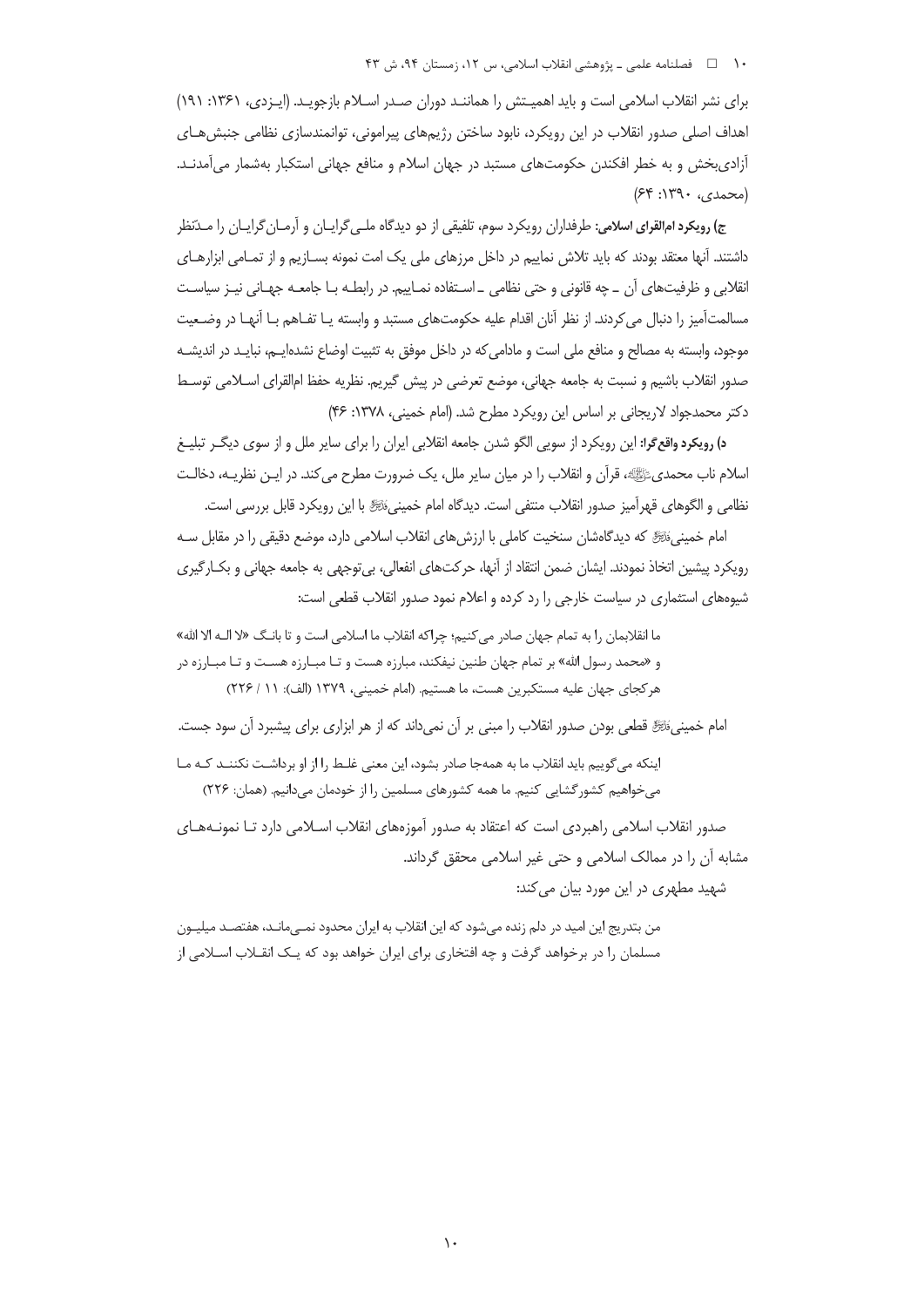ایران شروع بشود و تمام کشورهای اسلامی را زیر نفوذ خودش بگیرد که مطمئناً خواهد گرفت. (مطهری، ۱۳۷۵: ۲۱)

رويكرد واقع گرايي امام خمينيءَنَّ در صدور انقلاب، برخاسته از ماهيت اسلامي انقلاب ايران است. ديـن اسلام ایدئولوژی جهان گرایی دارد. شعارها، اهداف، روش، محتـوا، جهـان بینـی و ارزش هـای برخاسـته از آن، شکلدهنده اشتراکات عمیق معنوی در میان جوامع اسلامی است. اینـک پـس از پیـروزی انقـلاب اسـلامی، ضروری است که بنا به فرموده امام راحلﷺ ضمن توجه به نیازهای ملی و داخلی کشـور، انقــلاب اســلامی رویکرد جهان گرایی اسلام را دنبال نماید. (جاودانی مقدم،۱۳۹۳: ۱۷۹)

رویکرد جهان گرایی امام خمینیﷺ و نگاه جهانی ایشان، نشاندهنده ماهیت فرهنگی صدور انقـلاب اسـت نـه نظامي. امامَّتَّجَّ هدف از صدور انقـلاب را نشـر ارزش هـاي انسـاني و عمـومي بشـريت در جهـان، (امـام خمينـي، ١٣٧٩ (الف): ١٣ / ٩۵) اشاعه ارزش های خود از طریق ایجاد شناخت و بیداری در مـردم دنیـا (همـان: ١٠ / ٢۴٢) و نشر و انتقال معنويت و تجربيات خود (همان: ١٣ / ٩٠) عنوان مي كند. لذا صدور انقلاب مبتنى بر قدرت نرم انقــلاب اسلامی است و استفاده از قدرت سخت همچون اقدامات نظامی جایگاهی ندارد. (همان: ۱۵ / ۳۲۱)

بنابراین «صدور انقلاب از دیدگاه امامﷺ به مفهوم تأکید بر تحقق ارزشها در داخل و اهتمام جـدی بـه ارائه و اشاعه ارزش ها و آرمان های انقلاب در خارج است.» (محمدی، ۱۳۹۰: ۶۹) بـه عبـارت دیگـر صـدور انقلاب بهمعنای انتقال پیام انقلاب اسلامی به جهانیان با بارور کردن تبلیغات اسلامی، نه بهمعنای صدور کالا با لشکر کشی است. امامﷺ با ترویج این واژه، ضمن آنکه توانستند امید را در میان مستضعفان جهـان و ملـل آزادی خواه و استقلال طلب زنده کنند، وحشتی را در دل های مسـتکبرین و سـلطه گـران ایجـاد کـرده و آن را مترادف با آگاهی و بیداری اسلامی در ادبیات سیاسی جهان اسلام نمودند. (دهشیری، ۱۳۸۸: ۱۹)

در دیدگاه واقع گرایانه امام به سیاست صدور انقلاب اسلامی، سه گروه جامعه هدف محسوب می شـوند: نخسـت ملتها مخاطب پیام انقلاب هستند. در این سطح با ایجاد بیـداری در مـردم و وحـدت درونـی اًنهـا، (امـام خمینـی، ۱۳۷۹ (الف): ۱۰ / ۲۴۳؛ ۱۶ / ۳۲۵) مشروعیت دینی و مردمی دولتهای نامشروع، وابسـته و ناکارآمـد اسـتبدادی و استعماری به چالش کشیده می شود و احساس حق تعیین سرنوشت و مشارکت سیاسی در قـدرت در ملـتهـا بیـدار شود. (حشمتزاده، ۱۳۸۵: ۲۹۱) در این منظـر همـه ملـتهـا بایـد در مسـیر آزادی و عـدالتخـواهی قـرار گیرنـد. (امـام خمينـي، ١٣٧٩ (الـف): ٢٠ / ۴٧٣) گـروه دوم جنـبش هـاي آزادي بخـش در جهـان اسـلام و سـاير ملـل (همان: ١٣٢/ اسپوزيتو، ١٣٨٨: ٧٠) و گروه سوم دولتها هستند. (امام خميني، ١٣٧٩ (الف): ١٢ / ٢٨١)

بنابراین از دیدگاه امام خمینی،َنُﷺ ماهیت صدور انقلاب باید فرهنگی باشد و مهمترین مخاطب آنهـا نیـز ملتها و مردم جوامع مختلف اسلامی و غیر اسلامی هستند. اینجاست که ابزار و روش های متناسب با جامعه هدف (ملتها) و قالب و محتوای فرهنگی و ایدئولوژیک در صدور انقلاب مطرح گردید. دیپلماسی عمـومی و

 $\mathcal{L}$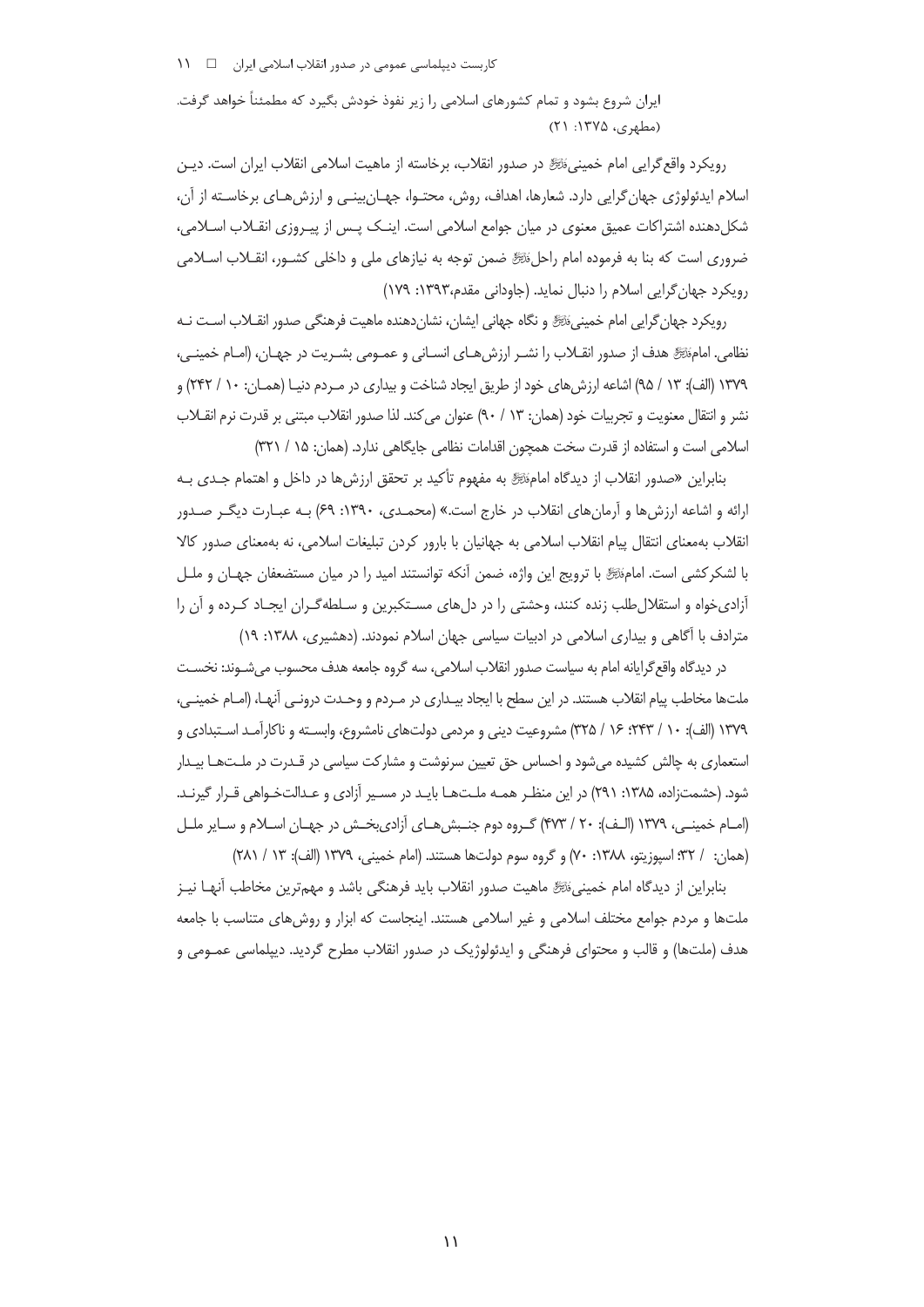۱۲ فصلنامه علمي ـ پژوهشي انقلاب اسلامي، س ۱۲، زمستان ۹۴، ش ۴۳

ظرفیتهای موجود در آن توانسته است در صدور انقلاب اسلامی با توجه به دیـدگاه امــام راحــل مــؤثر واقــع شود؛ به گونهای که نظام سلطه را به واکنش در مقابل آن برانگیزد. چنانکه ماگارت تاچر، نخست وزیـر اسـبق انگلستان دراینباره می گوید:

غربی ها از شوروی واهمه ندارند، چون در مقابل سلاحهای نظامی ویرانگر شـوروی، مـا نیـز بـه سلاحهای مدرن مجهزیم، اما از فرهنگ اسلامی انقلاب نگرانیم. (خرمشاد، ۱۳۸۱: ۷۲)

اهداف جمهوری اسلامی ایران از صدور انقلاب اسلامی

از اصول مرتبط با سیاست خارجی ایران و صدور انقلاب اسلامی در قانون اساسی می توان به موارد ذیل اشاره کرد: بند شانزدهم اصل سوم: «تنظیم سیاست خارجی کشور بر اساس معیارهای اسلام، تعهد برادرانــه نسـبت به همه مسلمانان و حمایت بیدریغ از مستضعفان جهان.» اصل ۱۵۲ و ۱۵۴ نیـز سیاسـت خـارجی ایـران را مبتنی بر دفاع از حقوق همه مسلمانان و روابط صلحآمیز متقابل، سعادتخواهی برای کل جامعه بشری، دفـاع از حقوق استقلال طلبانه و آزادی خواهانه مردم جهان و حمایت از مبـارزات حــق|طلبانــه مستضــعفین در برابـر مستكبرين در هر نقطه از جهان مي داند. اصول حاكم بر سياست خــارجي ايــران از ماهيـت فراملــي انقــلاب اسلامی، ماهیت اسلامی نظام و آرمان انقلاب اسلامی منعکس در شعارها، اهداف و همچنین در مـتن قــانون اساسی نشئت می گیرد. بنابراین ایران در پیگیری سیاست صدور انقلاب، اهداف ذیل را نظر دارد:

١. احياي هويت جهاني اسلام و عرضه اسلام ناب محمديﷺ. (امام خميني، ١٣٧٩ (الف): ٢٠ / ٢٣٢)

۲. پرچمداری انقلاب فرهنگی جهان و به چالش کشاندن سلطه فرهنگی غرب و بیان آثار سوء و مخـرب سلطه آنان بر ملل و بهویژه ملتهای اسلامی.

٣. مبارزه با صهیونیسم جهانی و تلاش برای ایجاد همبستگی میان ملتها در مبارزه با آنان. (همان: ١۴ / ٧٧) ۴. برقراری روابط دوستانه و صلح آمیز با جهان. (همان: ۱۰ / ۲۵۲)

۵. دعوت از ملتهای تحت سلطه برای الگوگیری از انقلاب ایران و حمایت از نهضـتهـای آزادیخـواه. (همان: ١٢ / ١٣٨)

۶. دعوت از ملتها برای وحدت و همبستگی میان امت اسلامی. (همان: ۱ / ۸۴) ٧. دعوت از تمامی جهانیان برای آشنایی با انقلاب اسلامی و ارزش های آن. (میلانی و اسماعیلی،١٣٩٣: ۵٢)

ديپلماسى عمومى

در فرهنگ علوم سیاست، دیپلماسی بهمثابه مدیریت سیاست خارجی یک کشور است. (هالستی، ۱۳۷۴: ۲۱۲) برخي از آن بهعنوان «فنَّ و هنر حلَّ و فصل صلح آميز مسائل و مشكلات بين|لمللي و اختلافات كشـورها بـه طريق مسالمت آميز» ياد مي كنند. (دهقاني فيروزآبادي، ١٣٨٨: ١٨۶)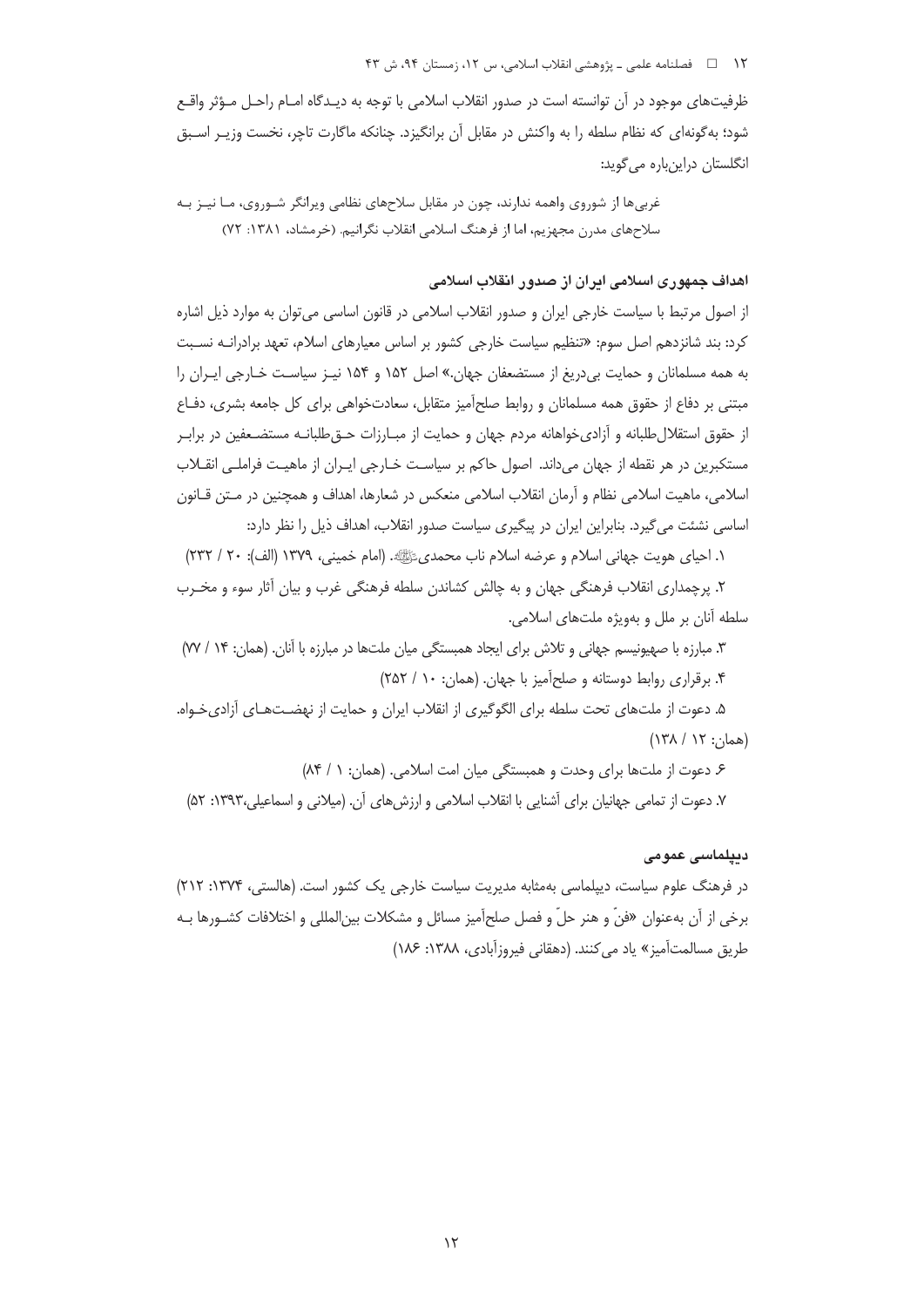انقلاب اسلامی هم آن چنان که گذشت برای صدور انقلاب، بر مردم جوامع مختلف تأکیـد بیشـتری دارد. از آنجا که انقلابها پیوستگی رژیمهای حاکم بر یک کشور با قواعد حاکم بر جامعه جهانی را بر هم می;نند، معمولاً انقلابیون تلاش میکنند تا روابط با ملتها را جایگزین روابط بـا دولـتهـا کـرده و شـکل نـوینی از دیپلماسی را در پیش گیرند تا تجارب و آموزههای خـود را بـه دیگـر ملـل منتقـل نمـوده و حـوزه فراگیـری ارزش های مورد ادعای خود را گسترش دهند. (فلاحنژاد،۱۳۸۴: ۳۹) بنابراین دیپلماسـی عمـومی، در خـدمت صدور انقلاب اسلامی قرار گرفت.

دیپلماسی عمومی «توسعه و پیشرفت ارتباطات و اطلاعات در جامعه اطلاعاتی بـین|لمللـی و بـه تبـع آن ظهور سیاست فرا بین|لمللی ایجاب کننده یک فرهنگ دیپلماسی نوینی است کـه بـر شـفافیت، بـاز بـودن و همکاری با بازیگران جامعه مدنی و ملی استوار میباشد.» این نوع دیپلماسی کـه از آن بـهعنـوان دیپلماسـی عمومی یاد میشود، متضمن ارتباط با گروههای مرجع، رهبران احزاب سیاسی، گروههـای ذیiفـوذ، نخبگـان سیاسی، اقتصادی و فرهنگی، رسانهای بهعنوان سازندگان افکار عمومی و کلیه شهروندان، جهت شـکلدهـی افكار هماهنگ با اهداف سياست خارجي است. (دهقاني فيروزآبادي، ١٣٨٨: ٢٠۶)

دیپلماسی عمومی و شکل دادن به افکار عمومی هنگامی که یک حکومت مردمی جایگزین یک حکومت استبدادی میشود، اهمیت بیشتری می یابد. (نای، ۱۳۸۹: ۱۹۲) دیپلماسی عمومی دارای سه بُعد مهـم اسـت: نخست ارتباطات روزانه که شامل شرح شرایط تصمیمات سیاسی داخلی و خارجی کشـور بـرای مـردم داخـل است؛ سطح دوم ارتباطات استراتژیک که مجموعهای از مناقشه سازی های سازمان یافتـه، بـرای تأثیر گـذاری بر افکار عمومی است؛ سطح سوم گسترش روابط دامنهدار و طـولانی مـدت بـا افـراد و گـروههـای مـؤثر در جریان های داخلی سایر کشورها از طریق بورس تحصیلی، سمینارها، کنفرانس ها و دسترسی بـه شـبکههـای رسانهای است. (همان: ۱۹۷ \_ ۱۹۵) فراگیر شدن اندیشه و ادبیات دیپلماسـی عمـومی در دیپلماسـی معاصـر، الهام گرفته از انقلاب ۱۹۱۷ شوروی است که بهجای دولتها، ملتها را مخاطب قرار داد. اما بایـد بـر نقـش انقلاب اسلامی ایران در تسریع فرایند تکوین دیپلماسی عمومی تأکید کرد.

در اندیشه سیاسی امام خمینی،ٔﷺ منافع ملی اولین شاخص در سیاست خارجی نمـی،ِباشـد، بلکـه مفهـوم «امت» نقش محوری دارد و دیپلماسی عمومی نیز یک فرایند بلندمدت است.

هیچ عاقلی انتظار ندارد که تبلیغات و تعلیمات ما بزودی به تشـکیل حکومـت اسـلامی منتهـی شود. برای توفیق یافتن در استقرار حکومت اسلامی احتیاج به فعالیتهای متنــوع و مســتمری داريم. (امام خميني، ١٣٧٩ (ب): ١٣۴)

در دیپلماسی عمومی، از ابزارهای رسانهای و امکانات ارتباطی در حوزه سیاست خارجی برای تأثیرگـذاری بر روی مردم سایر کشورها استفاده می شـود. در ایـن دیپلماسـی طیـف وسـیعی از امکانـات و روش۱هـا، از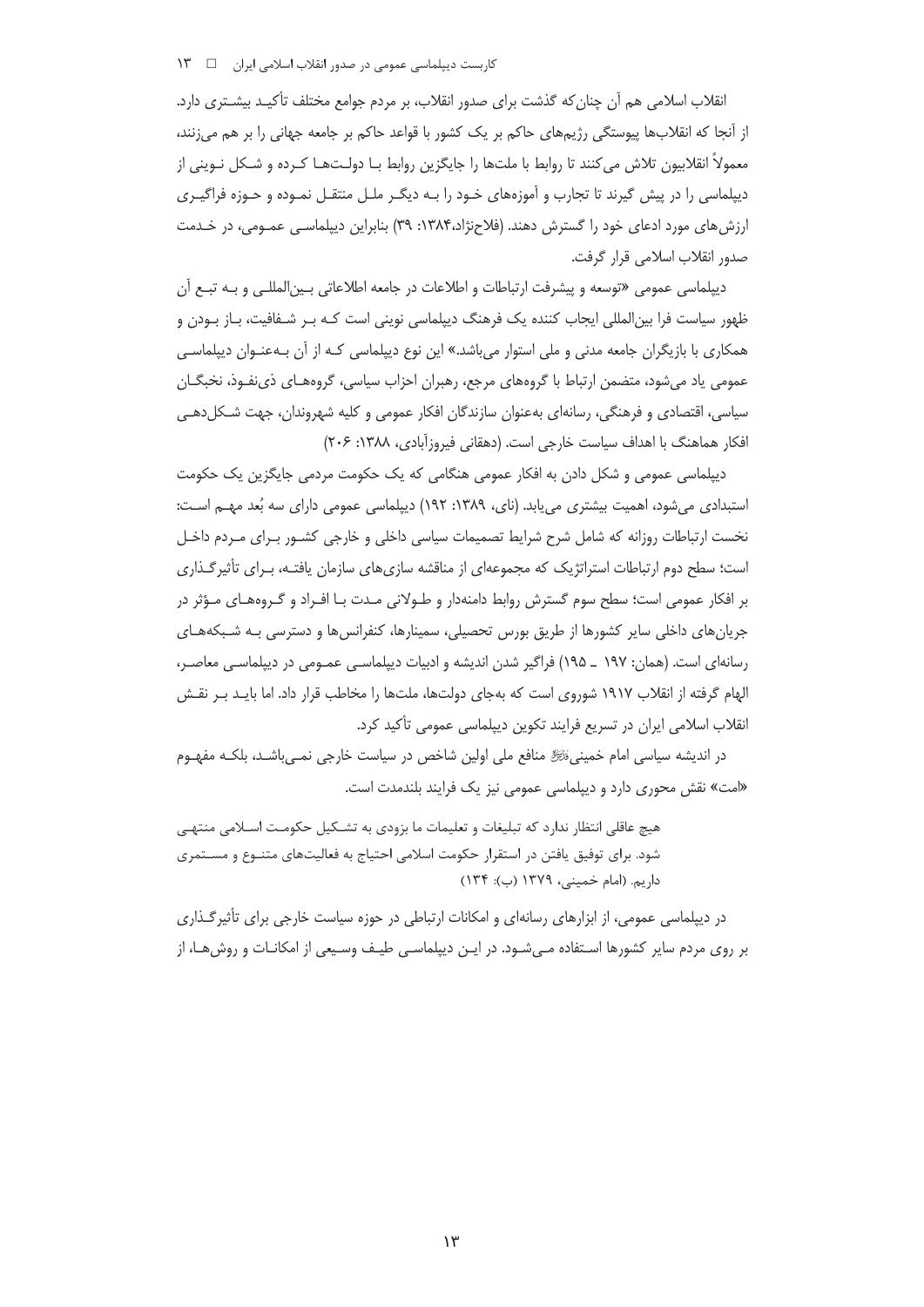#### ۱۴ فصلنامه علمي ـ پژوهشي انقلاب اسلامي، س ۱۲، زمستان ۹۴، ش ۴۳

برنامههای گردشگری گرفته تا برگزاری نشستهای دانشگاهی تا اعطای بورسیه بـه دانشـجویان کشـورهای مبدأ به مقصد یا برعکس، ایجاد نهادهای فرهنگے، هنـری، ترجمـه کتـاب، اسـتفاده از فضـاهای مجـازی و سایتهای اینترنتی و رسانههای جمعی را در اختیار میگیرد تا افکار مردم کشورهای دیگر را به سود منـافع و ارزش های ملی خود جهت دهد.

### اقدامات جمهوری اسلامی ایران در صدور انقلاب اسلامی با کاربست دیپلماسی عمومی

ایران پس از پیروزی انقلاب، برای صدور انقلاب و نفوذ فرهنگی خود در سطح منطقه و جهانی، دیپلماسـی عمـومی را مبنای عمل خود قرار داده و ارتباط با مردم کشورهای اسلامی و غیر اسـلامی را بـرای پیشـبرد ایـن سیاسـت، در دستور کار خود قرار داد. متولی دیپلماسی عمومی ایران وزارت امور خارجه است. بـا ایــن حـال ســازمان هــا و مراکــز مختلفی در این راستا فعالیت می کنند که در ادامه به معرفی و فعالیتهای آنها پرداخته می شود:

# ١. وزارت امور خارجه جمهوری اسلامی ایران

مهه ترین برنامههای مرکز دیپلماسی عمومی وزارت امور خارجه، ایجـاد سـازوکارهای لازم در حـوزه اداری و اجرایی کشور برای توجه به دیپلماسی عمومی، همکاری با نهادهـای مختلـف، برقـراری ارتبـاط گسـترده بـا جهان، حضور مؤثرتر در حوزه افکار عمومی جهان، ایجاد تمرکز در برنامههای نمایندگیهای ایران در خارج از کشور و شناسایی حوزههای مرتبط با افکار عمومی، شناسایی ظرفیت نهادهای مردمی، فعال کردن حوزههـای جدید ارتباطاتی در کنار حوزههای سنتی و رسمی سیاست خارجی، استفاده از رسانههـا بـرای معرفـی ایـران و دیدگاههای رسمی کشور، گسترش مبادلات رسانهای ایران با کشـورهای دیگـر بـرای تأثیرگـذاری بـر افکـار عمومي و جهانيان مي باشند. (www.dolat.ir)

# ۲. وزارت فرهنگ و ارشاد اسلامی

نشر ارزشهای انقلاب بر پایه مکتب فکری و سیاسی امام راحل و رهبـر معظـم انقــلاب اســلامی، گســترش مناسبات فرهنگی با ملل مختلف، آگاهی جهانیان نسبت به مبانی و اهداف و دسـتاوردهای انقــلاب اســلامی، صدور محصولات فرهنگی و هنری با رویکرد اسلامی \_ ایرانی، سـاماندهی فعالیـتهـای بـین|لمللـی مراکـز فرهنگی و هنری با همکاری سـازمان فرهنـگ و ارتباطـات اسـلامی، برگـزاری جشـنوارههـا، همـایش۵مـا و نمایشگاههای فرهنگی و هنری در سطح ملی و بین المللی و مبادلات رسانهای از مهمترین اقدامات وزارتخانه مذكور است. (www.farhang.gov.ir)

# ۳. سازمان فرهنگ و ارتباطات اسلامی هدف اين سازمان «ايجاد و گسترش شناخت، علاقه و باور نسبت به اسلام ناب، انقلاب اسلامي، مزيتهـاي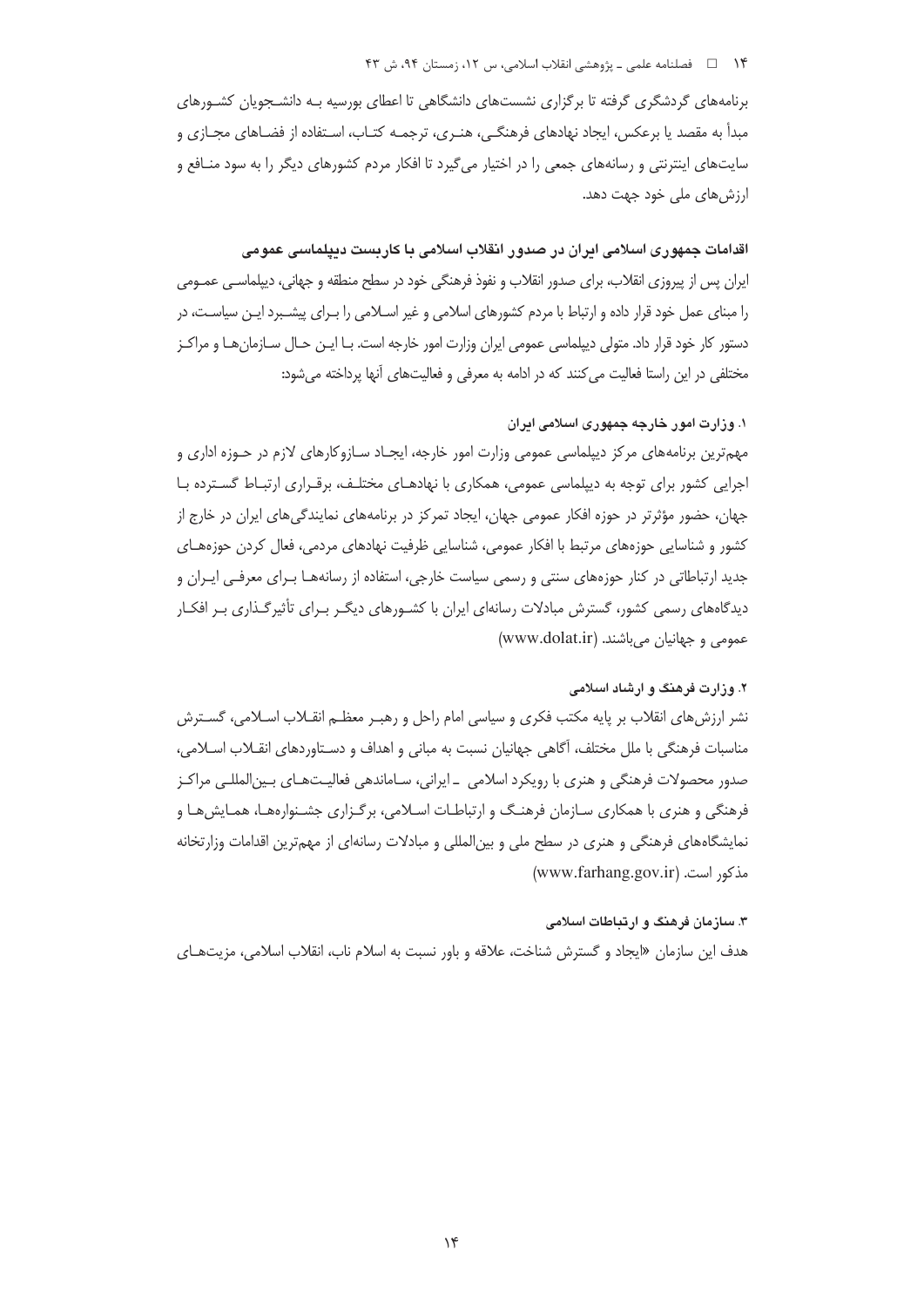جمهوري اسلامي ايران و فرهنگ و تمدن اسلامي ــ ايراني در جوامع ديگر بهمنظور گســترش پرتــو اســلام و تحکیم همگرایی و پیوندهای اسلامی، دینی و معنوی» است. در ادامه بـه برخـی از اقـدامات صـورت گرفتـه سازمان در راستای سیاستهای ایران و انعکاس دستاوردهای انقلاب اسلامی اشاره می شود:

ـ حوزه گفتگوی ادیان: نشست دینی سازمان با رهبران دینی کنیا، دیـدار سـفیر ایـران بـا اسـقف اعظـم کلیسای ارتدوکس روس، کنفرانس رهبران ادیان جهانی و سنتی در قزاقسـتان، همـایش گفتگـوی اسـلام و مسیحیت ارتدکس، نمایشگاه «گفتگوی ادیان» در مسجد کبود ایروان، کارگاه آموزشـی «قـرآن و حاکمیـت» در دانشگاه شریف اندونزی، کنفرانس «خطر جریانهای تکفیری» در باکو.

ـ حوزه فرهنگی: تأسیس شعبات دانشگاهی ایران، اشاعه فرهنگ علوی در اندونزی، آموزش زبان فارسی در مدرسه اسلامی توزلا، گردهمایی بزرگ ایرانیان در بمبئی، برگزاری دوره تربیت مربی قرآن در دهلی نو.

ــ حوزه ترجمه و نشر آثار: انتشار كتابهاى *درسهايى از انقلاب اسلامى ايران، الخالدان، محمدباقر صدر و* بنتالهدی، مناسک مختصر حج أیتالله العظمی خامنهای، زندگینامه امام خمینی، ڈیچؓ، فرمایشات امام خامنهای در *مورد حوزههای علمیه* و *لحمک لحمی و دمک دمی* حاوی فرمایشات مقام معظم رهبری درباره رابطه دوستی عمیق دو ملت ایران و عراق در عراق، ترجمه قرآن به زبان انگلیسی، کتاب *آشنایی با ایران* به زبان بوسنیایی، ترجمه انگلیسی د*ا* در آمریکا، *نظام سیاسی ایران* به زبان اندونزیایی، ترجمه روسی *علوم قرآنی* اثر آیــتالله معرفــت در مسکو، ترجمه *منظوم قرآن کریم* در تاجیکستان، *چهل حدیث حضرت امام خمینی ڈنٹی ب*ه زبان تـایبی در تایلنــد، ترجمه *تاریخ قرآن* و *مرصاد العباد* نوشته نجم|لـدین رازی در آذربایجـان، *اشــعار ســهراب ســپهری* بــه زبــان ایتالیایی، دعای کمیل در پاکستان، مواضع و دیدگاههای حضرت آیتالله خامنهای *ولی احیاء کننده* در لبنــان، *اسرار التوحيد* به زبان اسپانيولي، *في رحاب تشيع* به زبان لوگاندا (زبان محلي مردم اوگاندا)، *في رحاب تش*ميع نوشته محمدعلی شمالی از اساتید حوزه علمیه قم به زبان لوگاندا، *مفاخر مشاهیر ایران* به زبان سوئدی.

در حوزه بیداری اسلامی: برگزاری همایش هایی با موضوعات بیداری اسلامی، فلسطین و وحـدت جهـان اسلام، انقلاب اسلامی و امام خمینیﷺ در کشورهای مختلف. (www.icro.ir)

#### ۴. حامعة المصطفى عَأَيَّتِكَ

نهادی علمی و بین|لمللی با هویت حوزوی و با هدف گسترش علوم اسلامی و انسانی و با رویکـرد آموزشـی، پژوهشی و تربیتی است که شمار زیادی از داوطلبان و دانشجویان خارجی را زیر پوشـش گرفتـه اسـت. تنـوع ملیتی فراگیران، گستردگی شعبهها، مراکز و مؤسسههای آموزشی و پژوهشی در بسیاری از کشورهای جهـان، این نهاد علمی را در زمره مراکز علمی و فرهنگی برتر جهان قرار داده است. تاکنون بیش از پنجاه هزار طلبـه در جامعة المصطفى ﷺ تحت تعليم و تربيت گرفتهانـد كــه ٢٥٠٠٠ نفـر از آنــان، دانـش[موختـه شــده و بــه

۱۵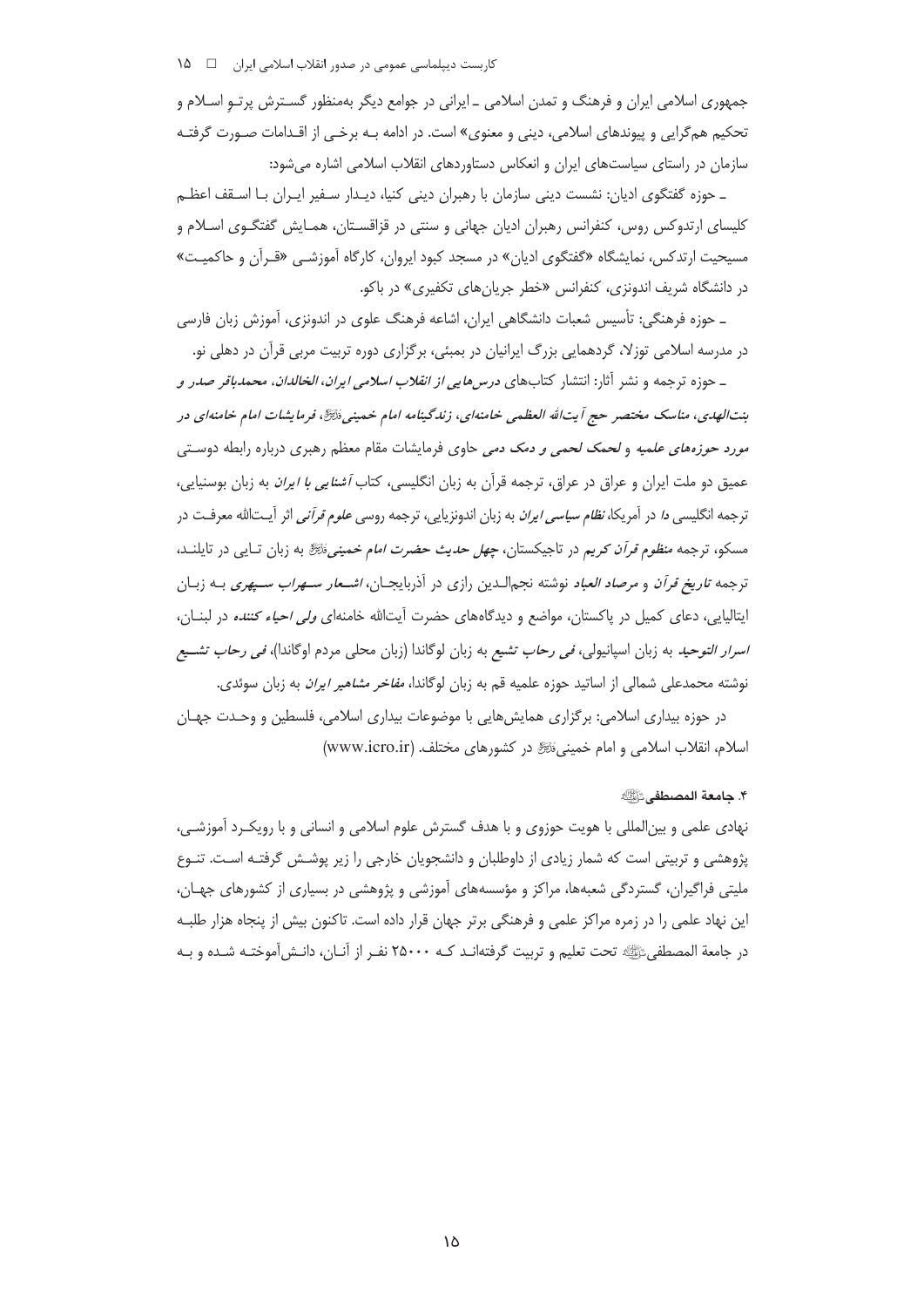### ۱۶ = فصلنامه علمی ـ یژوهشی انقلاب اسلامی، س ۱۲، زمستان ۹۴، ش ۴۳

کشورهای خود بازگشتهاند. تأسیس مرکز گفتگوی ادیان، برگزاری همایش، نشست تخصصـی و پژوهشـی در داخل و خارج کشور، شناسایی عالمان برجسته و تأثیرگذار جهانی و تقدیر از خدمات و فعالیتهای ارزنده آنـان با عنوان «جایزه جهانی المصطفی»، فعالیتهای تألیفی با هدف تولید اندیشه و گسترش جنبش نـرمافـزاری، تحقق نهضت ترجمه و گسترش ارتباطات و تعاملات علمی با مراکز علمی و فرهنگی کشورهای گونـاگون از اهمّ فعاليتهاى جامعة المصطفى مى باشد. (www.miu.ac.ir)

#### ۵. بنیاد اندیشه اسلامی

مؤسسه|ی فرهنگی و مطبوعاتی است که از سال ۱۳۶۲ فعالیت خـود را آغـاز کـرده و ۱۶ عنـوان مجلـه بـه زبان های گوناگون برای چهار گروه اقشار تحصیل کرده، عمـوم مـردم، بـانوان، کودکـان و نوجوانـان منتشـر می کند. اسامی این نشریات بر اساس گروههای چهارگانه فوق عبارتند از:

١. ثقافتنا (عربي)، التوحيد (عربي)، التوحيد (انگليسي).

۲. الوحده (عربي)، پيام اسلام (فرانسه)، العالم (عربي)، چشم|نداز اسلام (اسپانيايي)، سخن ايران (روسـي)، ایران امروز (انگلیسی)، ندای اسلام (انگلیسی)، ایران نوین (اردو)، بیداری اسلامی (انگلیسی).

- ٣. محجوبه (انگلیسی)، الطاهره (عربی).
- ۴. الهدي (عربي)، زمزم (انگليسي). (www.itf.org.ir)

### ۶. مرکز نشر معارف اسلامی در جهان

این مرکز توسط استاد موسوی لاری در سال ۱۳۵۵ بـا هـدف معرفـی شـریعت الهـی و اندیشـه اسـلامی و گسترش تعالیم اسلامی و مفاهیم قرآنی در اقصی نقاط دنیا از طریق ترجمه آثار به زبانهای مختلف تأسـیس شد. چاپ *قرآن کریم، نهجالبلاغه، صحیفه سجادیه* و سایر آثار اسلامی به زبان هـای مختلـف، از اقـدامات ایـن مرکز است. ثمرات و نتایج خدمات اسلامی و فرهنگی این مرکز در روشـن سـاختن اذهـان انبـوه عظیمـی از مردم جهان نسبت به حقـايق اسـلام و جـذب افـراد بسـياري از غيـر مسـلمانان بـهسـوي اسـلام پيداسـت. (www.musavilari.org)

#### ٧. مجمع جهاني اهل متﷺ

مجمع جهانی اهل بیتﷺ با اهدافی چون احیا و گسترش فرهنگ و معارف اسلام ناب محمدی و حراست از حريم قرآن و سنت پيامبر اكرمﷺ و اهل بيت عصمت و طهارتﷺ، ايجاد و تقويت وحدت در بـين تمـامي ابنای امت اسلام، حمایت از موجودیت مسلمانان و پیـروان اهـل بیـت، کمـک بـه رشـد و اصـلاح وضـعیت فرهنگی، سیاسی، اقتصادی و اجتماعی پیروان اهل بیت در جهان، خارج کردن پیروان اهل بیت از مظلومیت رسانهای و محرومیتهای علمی تأسیس گردید. برخی از فعالیتهای مهم این مجمع عبارتند از: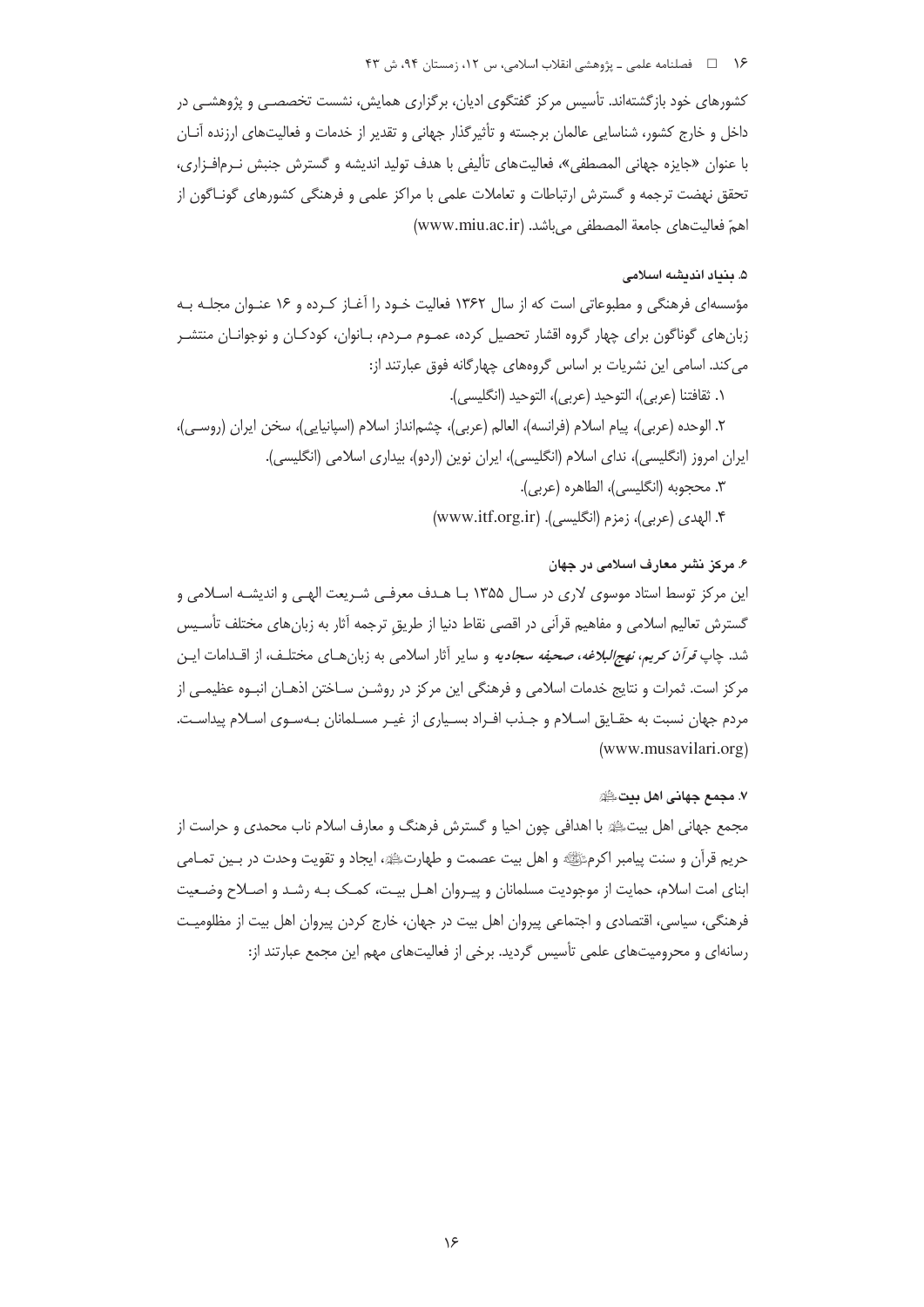۱. اجلاس مجمع عمومی در سـالهای ۱۳۶۹، ۱۳۷۲، ۱۳۷۶، ۱۳۸۲ و ۱۳۸۶ و اخـذ تصـمیماتی بـرای بهبود وضعيت مسلمانان.

۲. ترجمه و توزیع آثار پژوهشی حدود ۱۰۰۰ عنوان کتاب به ۳۳ زبان زنده دنیا. ٣. انتشار مجلات دورەاي به زبانهاي گوناگون: رسالــة الثقلــين (عربــي)، پيــام ثقلــين (انگليســي)، پيــام ثقلــين (اسپانیولی)، فرشتگان کوچک (ماهنامه کودکان و نوجوانان بـه زبـان اسـپانیولی)، کــوثر (اسـپانیولی)، کــوثر (فارسـی دري)، سلام (فنلاندي)، قبله (تركي استانبولي)، نور (بنگالي)، پيام زينب (اردو)، گنجينه مجمع (فارسي). ۴. شرکت در نمایشگاههای بین المللی کتاب در کشورهای مختلف. (www.ahlulbaytportal.ir)

### ٨. اتحاديه بين(لمللي امت واحده

با اعلام نیاز مردمان جهان برای آشنایی با اسلام و انقلاب اسلامی، نیـاز بـه ارائـه گفتمـان جهـانی انقــلاب اسلامی و مسئله صدور انقلاب مطرح گردید. اتحادیــه بـین|لمللـی امـت واحـده در مسـیر صـدور انقــلاب و ارزشهای اسلامی شکل گرفته است و در پی دستیابی بـه ایـن اهـداف تـلاش مـیiمایـد: معرفـی گفتمـان انقلاب اسلامی، مقابله با تهدیدات ابرقـدرتهـا در مقابـل بیـداری اسـلامی و انقـلاب اسـلامی، سـاماندهی تهاجمات فكرى و فرهنگى عليه ابرقدرتهـا، حمايـت از هسـتههـاى مقاومـت و همـه مستضـعفان جهـان. (www.unified-ummah.com)

# ۹. مرکز جهانی علوم اسلامی

با پیروزی انقلاب اسلامی، تعداد مشتاقان فراگیری علوم اسلامی در کشورهای مختلف جهان افزایش یافت و بهمنظور ساماندهی امور آنان، «شورای سرپرستی طلاب غیر ایرانی» در حوزه علمیـه قــم تأسـیس شــد و در سال ۱۳۶۵ با عنوان «مركز جهاني علوم اسلامي» به ثبت رسيد. از سال ۱۳۷۲ نيز تحت نظـارت دفتـر مقـام معظم رهبری انقلاب قرار گرفت. مرکز جهانی علوم اسلامی نهادی آموزشی و پژوهشـی اسـت کـه مـاهیتی حوزوى \_ دانشگاهى دارد. وظايف مركز عبارتند از: الف) تربيت مبلغ معارف اسلامى، مدرس و محقق علوم حـوزوى، ب) سرپرستی طلاب غیر ایرانی، ج) تحت پوشش قرار دادن کلیـه طـلاب غیـر ایرانـی حـوزههـای داخـل کشـور.  $(www.gamicis.com)$ 

### ۱۰. صداوسیمای جمهوری اسلامی

يس از پيروزي انقلاب اسلامي، مقابله با هجوم و عمليات تبليغي رسانههاي غرب عليه اسلام و انقلاب جز بــا تجهیز به تاکتیکها و ابزار رسانهای مناسب میسر نبود. این امر لزوم سازماندهی مکانیسمهای عمل رسـانهای را در منظر سیاستگذاران سازمان صداوسیما قـرارداد و سـرانجام حـوزه بـرون مـرزی سـازمان صداوسـیمای جمهوری اسلامی ایران در سال ۱۹۸۳/۱۳۶۱ به سطح معاونت ارتقـا و دامنـه کـاری خـود را گسـترش داد.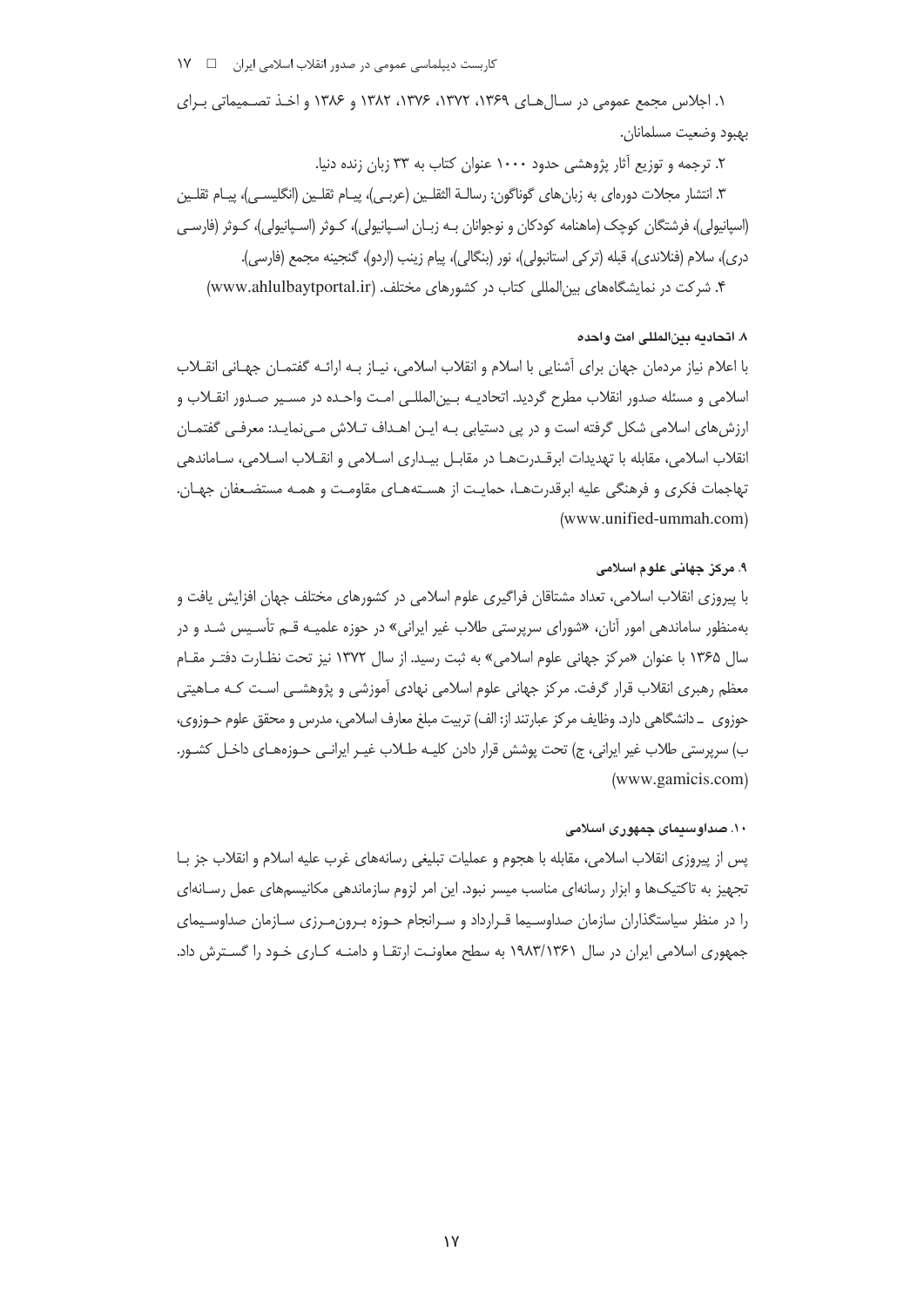#### ١٨ هـ هـ فصلنامه علمي ـ پژوهشي انقلاب اسلامي، س ١٢، زمستان ٩۴، ش ۴۳

معاونت برون مرزی به زبان های مختلف برای مخاطبان خارج از ایران برنامـه تهیـه و پخـش مـی کنـد. ایـن معاونت شامل تعدادی شبکه رادیویی و تلویزیونی و نیز پایگاههای اینترنتی متعدد می باشد. (www.irib.ir)

# شبكەهاي تلويزيونى برونمرزى

ـ شبکه سحر: در سال ۱۹۸۳ میلادی یخش اولین برنامههای تلویزیونی برون،رزی، آغاز شـد. رسـالت شـبکه جهانی سحر در صدور انقلاب اسلامی، در این محورها قابل بررسـی اسـت: معرفـی انقــلاب اســلامی ایــران بهعنوان شاخص ترین قیام دینی سده اخیر، تبیین اندیشه سیاسی اسلام، دیدگاه اسلام در خصوص استقلال و نفي ظلم و ظلم يذيري ملتها، معرفي شخصيت و نظرات امام خمينيءَنَّهِ تحكيم همبستگي و ايجـاد تفـاهم میان مسلمانان، مقابله با نفوذ فرهنگ غربی در جهـان اسـلام، افشـاگری علیـه سیاسـتـهـای استــکباری و اطلاع سانی اخبار جهان و ایران بهویژه رویـدادهای امیـدبخش جهـان اسـلام و نهضـتـهـای آزادی بخـش بهمنظور مبارزه با سلطه خبرى اغواگرانه غرب و صهيونيسم. (www.sahartv.ir)

ـ شبكه الكوثر: ايران با هدف تحت پوشش قرار دادن جهان عرب، ضرورت تأسيس يک شبكه عربي زبان را احساس نمود. در آغاز با نام سیمای عربی و در سال ۱۳۸۴ الکوثر بهعنوان یک شبکه ماهوارهای مستقل کار خود را ادامه داد. حجم گسترده مخاطبان شیعی و افزایش انتظارات آنان، الکوثر را بر آن داشت که به محتوای برنامهها و نيز ساعات پخش خود بيافزايد. الكوثر اكنون بهعنـوان شـبكه معـارف اهـل بيـتﷺ بـه صـورت شبانهروزي فعاليت مي كند. (www.alkawthartv.ir)

ـ شبکه العالم: در فوریه ۲۰۰۳ میلادی همزمان با تجاوز نیروهای آمریکایی و انگلیسی بـه کشـور عـراق، فعالیت خبری خود را به زبان عربی با شعار سرعت، صحت و دقت با اهداف ذیـل آغـاز نمـود: اطـلاع٫سـانی سریع و شفاف از رویدادها و تحولات سیاسی جهان و منطقه، بررسی ریشههای تاریخی مشکلات مسـلمین و رامهای برون رفت از آن، گسترش روح همدلی نسبت به هویت فرهنگی واحد، آرمـانهـا و مصـالح مشـترک (www.alalam.ir) مردم منطقه.

ـ آی فیلم: شبکهای که با دو زبان عربی و فارسی پخش میشود. این شبکه در ۲۰۱۰ / ۱۳۸۹ آغاز به ک کرد. هدف اصلی این شبکه، یخش فیلمها و سریالهای ایرانی برای جهان در تمام طـول سـاعات شـبانهروز میباشد. رویدادهای تاریخی، مشاهیر و روحیه استعمارستیزی، از موضوعاتی است کـه در ایـن شـبکه مطـرح میشوند. مخاطبان این شبکه را حدود ۳۰۰ میلیون نفر از عرب;بانان کشورهای مختلـف تشـکیل مـی<هنـد.  $(www.ifilmtv.ir)$ 

ـ هیسپان تی وی (HispanTV): شبکه تلویزیونی اسپانیایی زبان با فرمت HD میباشد که فعالیت خود را از ۲۰۱۱ آغاز کرد. با تأسیس این شبکه، ایران بهدنبال بهبود روابط خود را بـا کشـورهای آمریکـای لاتـین و اسپانیا است. این شبکه، شعار خود را «بازتاب بی طرفانه خبرهای مهم جهان و خبر از دیـدگاهی نـو» معرفـی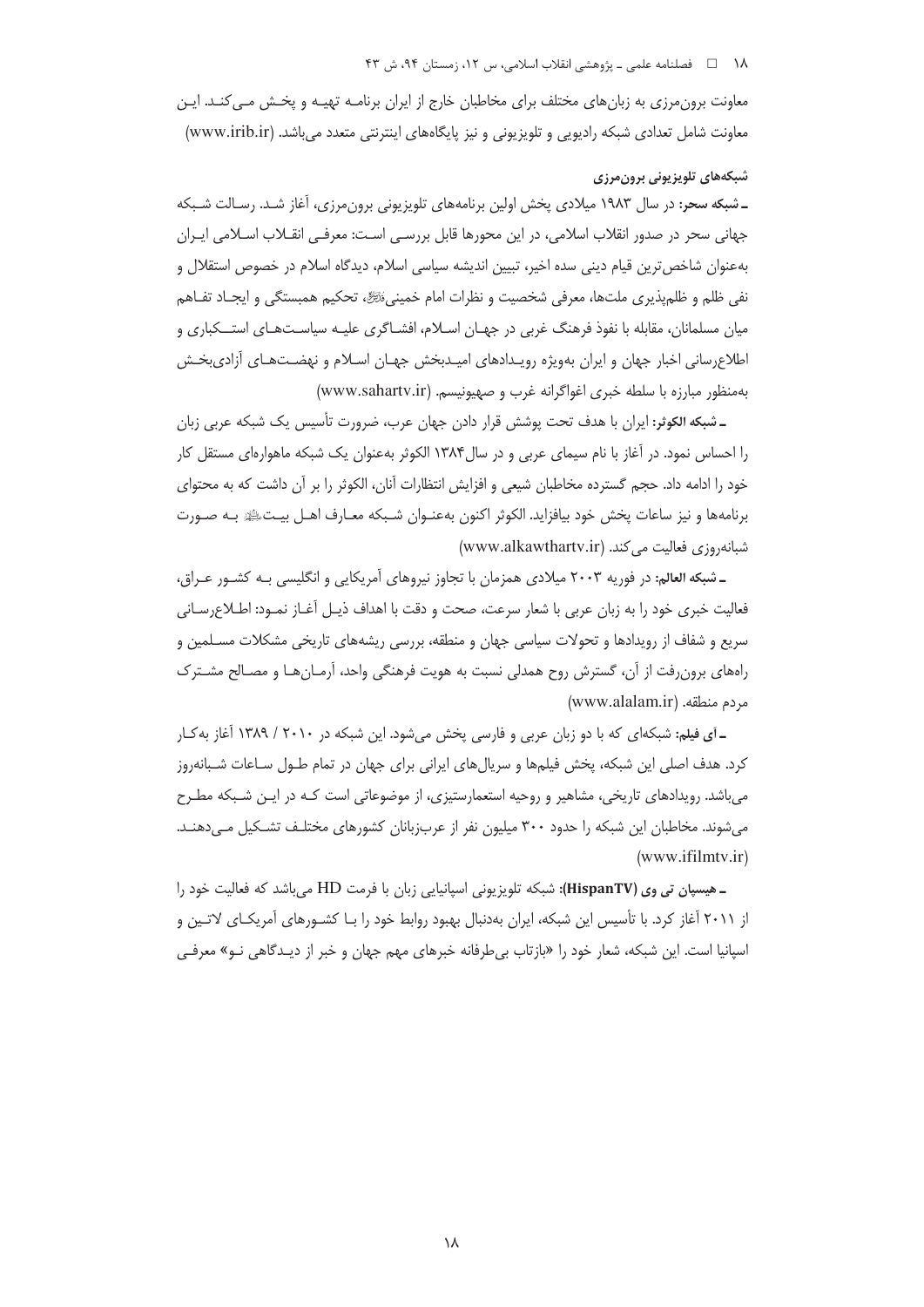کرده است. هدف آن آشنایی بیشتر مردم اسپانیایی زبان با انقلاب اسلامی و دیدگاههـای جمهـوری اسـلامی ایران است. (www.hispantv.com)

ـ شبکه پرس تی وی: اولین شبکه خبری بین|لمللی ایرانی به زبان انگلیسی است. انعکـاس دیـدگاههـای فراموششده بخش عمدهای از مردم جهان و فراهم آوردن زمینه و پُــلی بـرای درک متقابـل فرهنـگ۱هـای گوناگون جهان، از اهداف اصلي پرس تي وي بهشمار مي رود. اين شبكه تلاش مي كند موضوعات و خبرهـاي ناگفته کسانی را که از نزدیک اهمیت و گوناگونی شکافهای فرهنگی و سیاسی را تجربه کـردهانـد، بـهنظـر مخاطبان برساند. (www.presstv.ir)

ـ شبکههای رادیویی: معاونت برون،رزی سازمان صداوسیما، برنامههای رادیـویی خـود را بـه ۲۵ زبـان در سطح جهان يخش مي كند. زبانِ هاي مقصـد عبارتنـد از: آذري، آشـوري، آلبانيـايي، آلمـاني، اسـيانيايي، اردو، ازېکې، انگليسې، ايتاليايې، بوسنيايې، بنگالې، پشتو، تاجيکې، تر کې اسـتانبولې، کـردې، چينـې، فارسـې درې، روسي، تركمني، تالشي، سوراني، ژاپني، سواحلي، عربي، عبري، فرانسوي، قزاقي، ملايو، هندي، هوسا.

# ١١. مجمع جهاني صلح اسلامي

در راستای پیشبرد صلح عادلانه مبتنی بر کرامت انسانی و عدالت جهانی، مجمع جهانی صلح اسلامی بهعنوان یـک سازمان غیردولتی بینالمللی در سال ۱۳۸۶ تأسیس گردید. اهداف اصـلی آن افـزایش همگرایـی، دوسـتی و مـودت میان ملتھا و همفکری با اندیشمندان برای دستیابی به الگویی جامع در مورد صلح جهانی اسـت کـه از روش هـای مختلفی پیگیری می نماید: برگزاری همایش ها و کنفرانس های علمی (ملی، منطقهای و جهانی)، تدوین و انتشار آثـار علمی و هنری، برگزاری نمایشگاهها و مسابقات، (علمی، هنری و فرهنگی) انجام تحقیقات و پـژوهش هـای علمـی، برگزاری دورههای آموزشی و همکاری با دستگاههای فرهنگی و رسانهای. (www.iwpeace.com)

# دانشگاه بین المللی اهل بیت

مؤسسه|ی اُموزشی و غیر دولتی که توسط مجمع جهانی اهل بیتﷺ در سال ۱۳۷۸ تأسـیس و بـه جـذب و آموزش دانشجویان خارجی اهتمام میورزد. مهمترین اهداف دانشگاه مذکور را می توان به شرح ذیل نام برد: احیا و گسترش فرهنگ و تمدن اسلامی و میراث تشیع، پذیرش و آموزش دانشجویان شیعی از ملـل مختلـف و اعطای بورس تحصیلی، تربیت نیروهای علمی متخصص مورد نیاز جهان اسـلام، برگـزاری همـایشهـای علمی، برقراری ارتباط با شخصیتهای علمی و فرهنگـی شـیعی دنیـا و بهـرهگیـری از تجـارب پژوهشـی و فرهنگی آنان. (www.abu.ac.ir)

### دانشگاه مذاهب اسلامی

بهمنظور همبستگی و تقریب بیشتر پیروان مذاهب اسلامی و نظر به نیاز مبرم بـه پـژوهش۵هـای جدیـد بـر اسـاس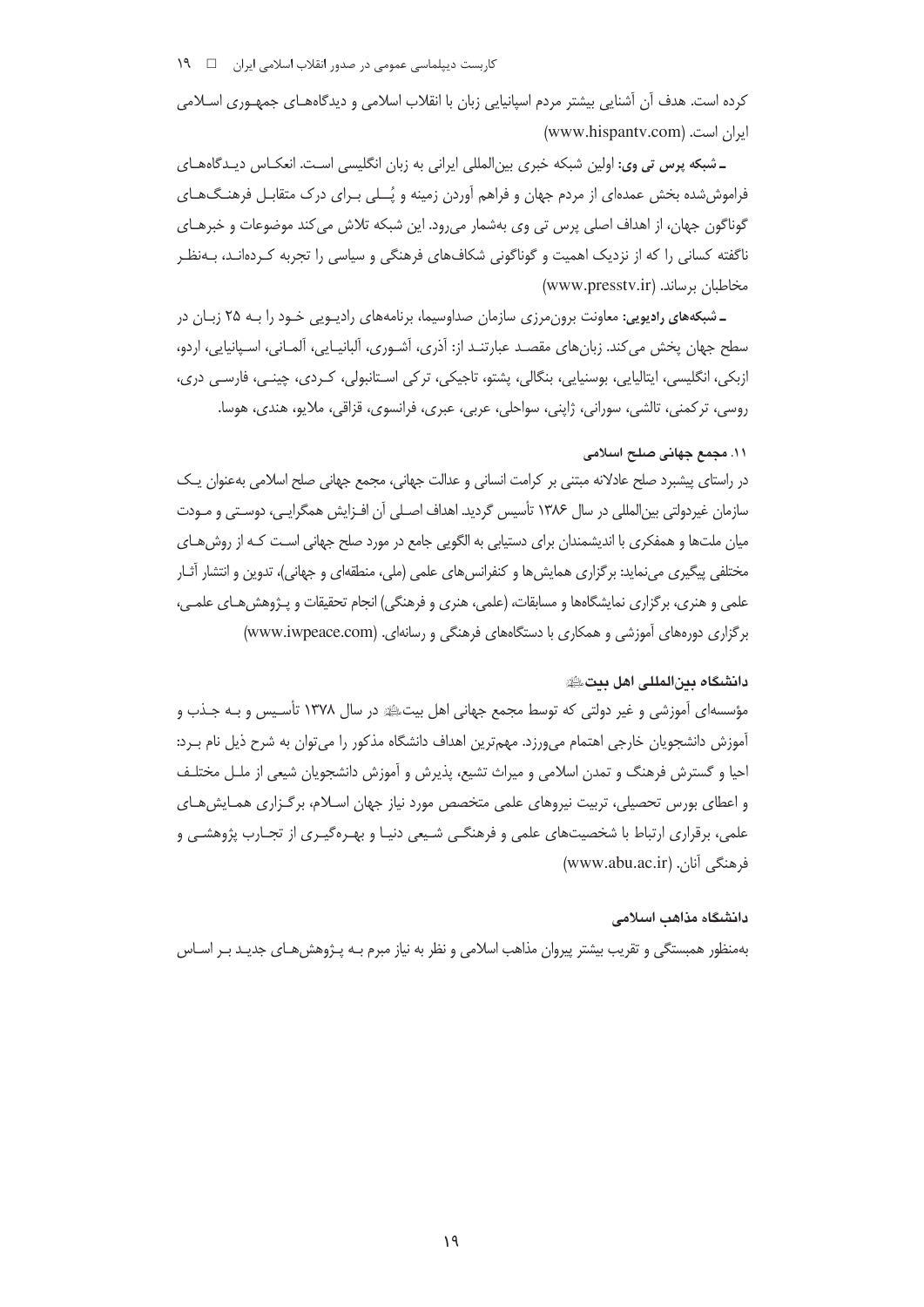مقارنه بین مذاهب و غنی تر ساختن بررسی ها و مطالعات آنها، دانشگاه مذاهب اسلامی تأسیس شده اسـت. پـرورش نسلی از علما و دانشمندان مسلمان که در عین آگاهی از مذاهب خود، از مبانی دیگر مذاهب اسـلامی مطلـع و مایـه وحدت مسلمانان باشند. تربیت خطیب و مبلغ دینی برای داخل و خارج از کشور از اهداف این دانشگاه میباشد.

همایش های علمی و فرهنگی که دانشگاه مذاهب اسلامی جهت گفتگو و تقریب مـذاهب برگـزار کـرده اسـت عبارتند از: نقش تقريب مذاهب اسلامي در گفتگوي تمـدن هـا، اجتهـاد و نقـش آن در وحـدت اسـلامي، حكومـت اسلامی و ولایت فقیه، در محضر علامه طباطبایی، بررسی آرا و اندیشههای امام ابوحنیفه با حضـور اســاتید شــیعه و سنی، امر به معروف و نهی از منکر و همایش سراسری اجتهاد در دوره معاصر. (www.mazaheb.ac.ir)

# دیپلماسی عمومی در فضای مجازی و نوین

در دنیای ارتباطات نوین، اطلاع رسانی و ارتباط جهانی از مهمترین مسائل است. در همـین چـارچوب و بـرای نیل به این هدف، اقدام به ایجاد سامانههای مجازی ذیل در جهت تعامل اینترنتی با مخاطبان خود شده است:

**۱. سایت بنیاد اندیشه اسلامی:** این سایت (www.itf.org.ir) به چهار زبـان فارسـی، عربـی، انگلیسـی و فرانسه و حاوی متن کامل مجلات بنیاد، جدیدترین اخبار (بنیـاد، ایـران و جهـان)، معرفـی امـاکن اسـلامی، نظرسنجي و ساير مطالب مي باشد.

۲. سامانه رایزنان فرهنگی جمهوری اسلامی ایران: این سایت (www.mithaq.ir) به هفت زبـان فارسـی، عربي، انگليسي، فرانسوي، اسپانيايي، اردو و روسي با هدف تهيه مقالات مبتني بر موضوعات روز، جريان هاي تأثیر گذار با گستره جهانی مانند بیداری اسلامی، مناسبتهای ملـی \_ مـذهبی ماننـد مـاه رمضـان، عاشـورا و پیروزی انقلاب اسلامی ایران و ارتقای سطح کیفی نشریات رایزنـیهـای فرهنگـی در زمینـههـای گونـاگون راهاندازی شده است.

**۳. سایت امام خمینی: این سایت (www.imam-khomeini.com) از سـایتهـای تخصصـی در مـورد** بنیانگذار جمهوری اسلامی است که مقالات و مطالب متنوعی پیرامون زندگی، افکار و اندیشه امام خمینی ﷺ ارائه می۱دهد. این سایت به پنج زبان فارسی، عربی، انگلیسی، فرانسه و ترکـبی اسـتامبولی فعالیـت مـبی کنـد و هدف أن تبيين ابعاد گسترده شخصيت امام خمينيﷺ، بررسي نظرات انديشمندان و شخصيتهاي بين|لمللي دربارهٔ امام خمینی،ٔنسِگا، فراهم نمودن محیطی مجازی برای تبادل افکار و اندیشههای مختلف دربـارهٔ ایشــان، یرداختن به موضوع «ولی فقیه» و … راهاندازی شد.

**٤. سايت انقلاب اسلامي:** اين سايت (www.islamic-revolution.com) به زبان هاي فارسے، عربے، انگلیسی، فرانسه و ترکی استامبولی و از سایتهای تخصصـی در زمینـه انقـلاب اسـلامی بـا هـدف معرفـی انقلاب اسلامی و دستاوردهای آن برای تمامی جهانیان، بررسی نظرات اندیشمندان پیرامون انقـلاب، معرفـی شخصیتهای مؤثر در انقلاب، آسیبشناسی انقلاب اسلامی و معرفی ایران امروز شکل گرفته است.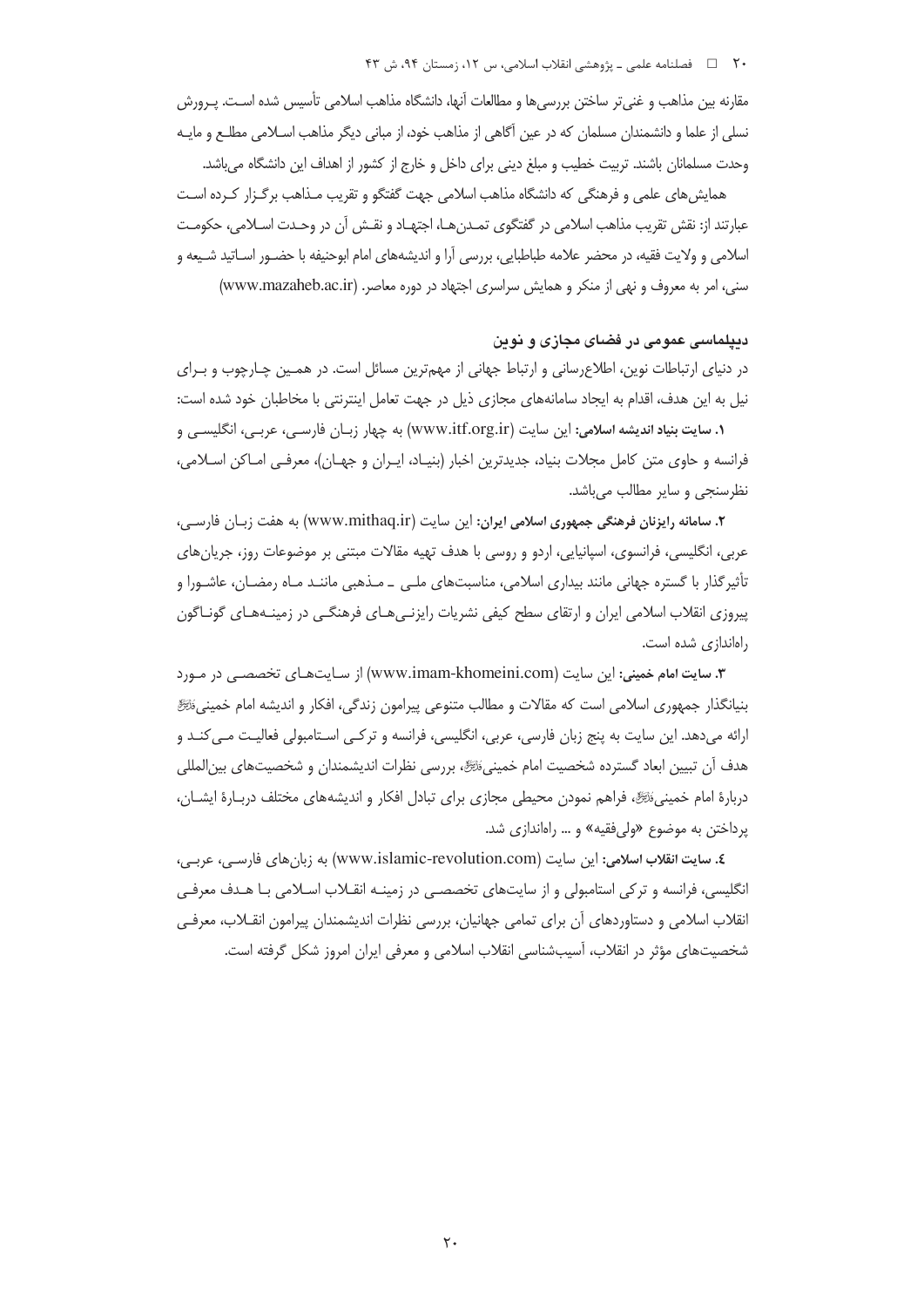### کاربست دیپلماسی عمومی در صدور انقلاب اسلامی ایران ۔ □ 71

ه. خبر گزاری ابنا: با وجود خبر گزاری ها، مطبوعات و سایت های خبری موجود، همواره خلأ یـک رسـانه یـا خبرگزاری که به شکل تخصصی در رابطه با اخبار تشیع و پیروان اهل بیتﷺ در سراسر جهان فعالیت کنـد، حتی در ایران احساس می شد. در سال ۱۳۸۳ مجمع جهانی اهل بیت سایت خبری \_ تحلیلی با عنـوان شـیعه نیوز را تأسیس کرد. خبرگزاری ابنا، شکل توسعه یافته سایت «شیعه نیـوز» اسـت. ABNA مخفـف News Agency Ahlul Bayt است. خبر گزاری ابنا www.abna.ir با زبان های مختلفی فعالیت می کند.

### دستاوردهای جمهوری اسلامی ادران در صدور انقلاب

با گذشت بیش از سه دهه از پیروزی انقلاب اسلامی، بیتردید میتوان گفت که فعالیتهای فرهنگے و دیپلماسے عمومی ایران در راستای صدور ارزش های انقلاب اسلامی در طـی ایـن سـال هـا توانسـته اسـت بـه دسـتاوردها و توفيقات قابل توجهي در دو سطح منطقهاي و بين|لمللي نائل آيد كه در ذيل به آنها اشاره مي شود:

### ١. در سطح منطقهای

۱. بازسازی تمدن اسلامی: انقلاب اسلامی ایران با بهرهگیری از ارتباطات فرهنگی، میان فرهنگی و دیپلماسی عمومي با اعطاي خودباوري فرهنگي به ملتهاي مسلمان منطقه، توانست رويكرد تمدني خـود را بـه ظهـور رساند. همچنین از رهگذر احیای ارزشهایی چون عدالتمحوری و عدالتگستری، توجه به کرامت انسـانی و آزادی های مشروع، صلحطلبی، عزت نفس، استقلال گرایبی، توسـعه اخــلاق و دیــز،مـداری، حقیقــتـطلبـی و تحکیم مبانی مردمسالاری دینی و بسط و گسترش آن، زمینههای شکوفایی تمدن اسلامی را فراهم آورد.

علاوه بر این، انقلاب اسلامی با تشویق به بهرهگیری از فنون جدید ارتباطی و منـابع نـوین اطلاعـاتی و رسانهای، ضمن مقابله و خنثی سازی شبکههای رسانهای و تبلیغاتی غرب، توانست به بازسازی تمدن اسلامی بر اساس تبیین اصول دینی و ارزشی جامعه مدنی اسلامی و ارتقای آگاهی های دینی و سیاسی جهان اسـلام اهتمام ورزد و با تقویت مبانی حوزه استدلال و تولید فکر و اندیشه (جنبش نرمافزاری) با تکیه بر ظرفیتهای خودی و درونی، همه جوامع مسلمان را به برقراری روابط متقابل و همهجانبه دعوت نماید.

**۲.** ارتقای بیداری اسلامی: انقلاب اسلامی توانست بـا افـزایش سـطح آگــاهی و بیـداری گســترده در بــین مسلمانان محروم و ستمدیده، افزایش روحیه شهامت و شجاعت لازم در آنها و با تکیه بر خودباوری ملتها و لزوم شناخت تجربه تاریخی و عملی جنبشهای آزادیبخش، حرکتهای مردمـی را بـه مبـارزه بـر اسـاس اندیشههای انقلابی اسلام، فرا خوانَد. انقلاب اسلامی و پیامهای وحدتآفرین امام خمینی،ٔﷺ با احیای تفکـر دینی، تبیین خصیصه جهانی و سیاسی اسلام، لزوم حضور دین در عرصههـای مختلـف سیاسـی \_ اجتمـاعی، تقویت انگیزه مردم به حرکتهای آزادیخواهانه و استقلالطلبانه و نیز شکلدهی و تربیت قشـر جدیـدی از نخبگان سیاسی اسلامگرا، موجبات بیداری و خیزش ملتهای مسلمان در منطقه را فراهم آورد.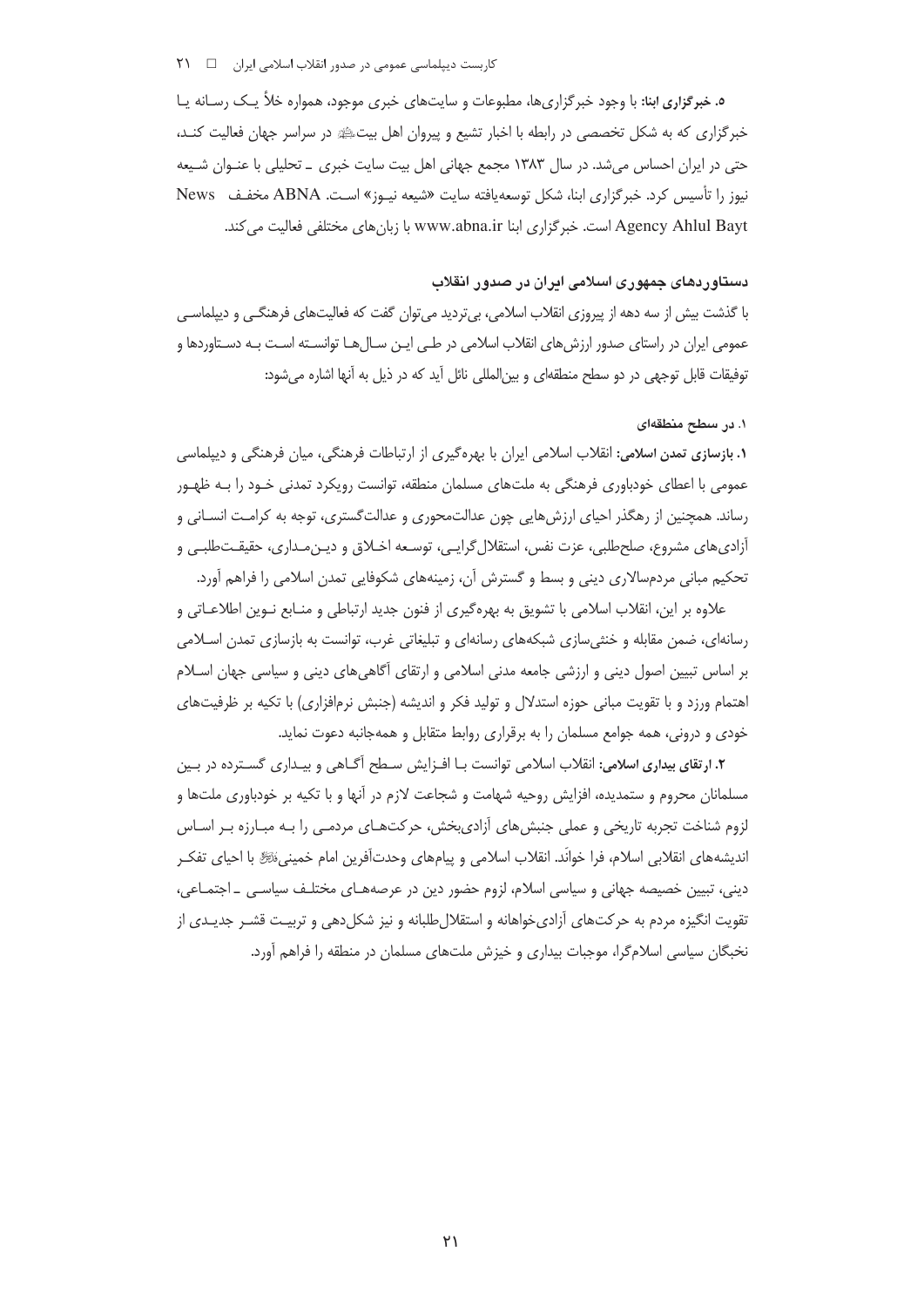#### ۲۲ □ فصلنامه علمي ـ پژوهشي انقلاب اسلامي، س ١٢، زمستان ٩۴، ش ۴۳

**۳.** اح**یای هویت جهان اسلام:** انقلاب اسلامی ایران نشان داد کـه دیـن و بـهویـژه دیـن اسـلام مـی¤وانـد عنصری تأثیرگذار بر نظام بین|لملل باشد و جهان اسلام با تکیه بر آموزههای جـامع، ارزشهـا و هنجارهـای مبتنی بر آن، از توانایی شکل۱هی بر ساختارهای اجتماعی سیاسی برخوردار است. این انقلاب با اثبات توانایی دین برای حکومتداری، به الگو بودن نظام جمهوری اسلامی ایران بر اساس پیوند دین و سیاست برای تمام ملتها تأكيد دارد.

٤. جهاني كردن مبارزه با صهيونيســم: بخشــي از انديشــه صــدور انقــلاب، معطــوف بــه حمايــت از جنــبش6ــا و حرکتهای آزادیبخش بهویژه در فلسطین میباشد. انقلاب اسلامی ایران به مبارزات مردم فلسطین جنبـه فراملـی بخشید و مبارزه با رژیم صهیونیستی را یک وظیفه اسلامی و ایـدئولوژیک اعـلام کـرد. تعیـین آخـرین جمعــه مــاه مبارک رمضان بهعنوان روز جهانی قدس از سوی امام خمینیﷺ، شش ماه پس از پیروزی انقلاب اسـلامی نشــان از عمق توجه ایران اسلامی به مسئله فلسطین دارد. جمهوری اسلامی ایران با آگاهی جهـان اسـلام دربـاره آرمـان فلسطین و مظلومیت مردم آن، برملا ساختن جنایات رژیــم اشــغالگر قــدس، نقــش عمــدمای را در تعمیــق مبــارزات آزادی بخش آن منطقه و جلب نظر مسلمانان و سایر ملّتها جهان به فلسطین داشته است.

### ٢. در سطح بينالمللي

**۱. به چالش کشیدن سلطه فرهنگی غرب: ا**نقلاب اسلامی ایران با هدف متحول سازی محیط بین|لملل از رهگذر تحول و دگرگونی در افکار و اذهان و فراهم ساختن شرایط ذهنی برای تغییر قواعد و هنجارهای بـین|لمللـی، سلطه فرهنگی غرب را به چالش کشید و پیام اندیشه فرهنگ سیاسی اسلام؛ استکبارستیزی، استقلال طلبی و راهبرد «نه شرقي؛ نه غربي» را براي جهانيان تبيين كرد. انقـلاب اسـلامي بـا ارتباطـات فرادولتـي در قالـب دیپلماسی عمومی و با اتکا به قدرت نرم خود توانست به بازتعریف نسبت معنویت و سیاست، ترویج گفتمـان و آموزههای اسلام، طرح ایدئولوژی اسلام برای گذر از ایدئولوژیهای مادیگرایانه لیبرالیسم و سوسیالیســم بــه معرفي خود و نيز مقابله با اقدامات تهاجمي و فرهنگي بيردازد.

**۲.** گش**ایش جبهه ثالث در نظام بینالملل: ا**نقلاب اسلامی ایران در اوج تحکیم نظام دوقطبی ظهور کرد و در اولین گامهای خود، نظام دوقطبی را بر اساس اصـل «نـه شـرقی؛ نـه غربـی» بـه چـالش کشـید و نـهتنهـا قانون مندی آن را رعایت نکرد، بلکه علیه آن قیام کرد و با شکست ابهت استکبار جهانی، توانسـت پیـام و راه ثالثی را به جهانیان عرضه نموده و همواره بر استقرار عدالت، اجرای قــوانین الهــی، آزادی تــوأم بــا مســئولیت انسان در برابر خداوند، حمایت از مستضعفان، نفی استعمار و سلطه گری، گسترش فرهنگ اسـلامی و وحـدت امت اسلامی تأکید کرده است.

**٣.** ا**نقلاب فرهنگي جهاني:** انقلاب اسلامي ضمن اهتمام به صدور پيام انقــلاب، تبيــين انديشــه تحــول بــر مبنای معنویت و اسلام و به چالش کشیدن مکاتب مادی غرب، بهدنبال زمینـهسـازی بـرای تحقــق انقــلاب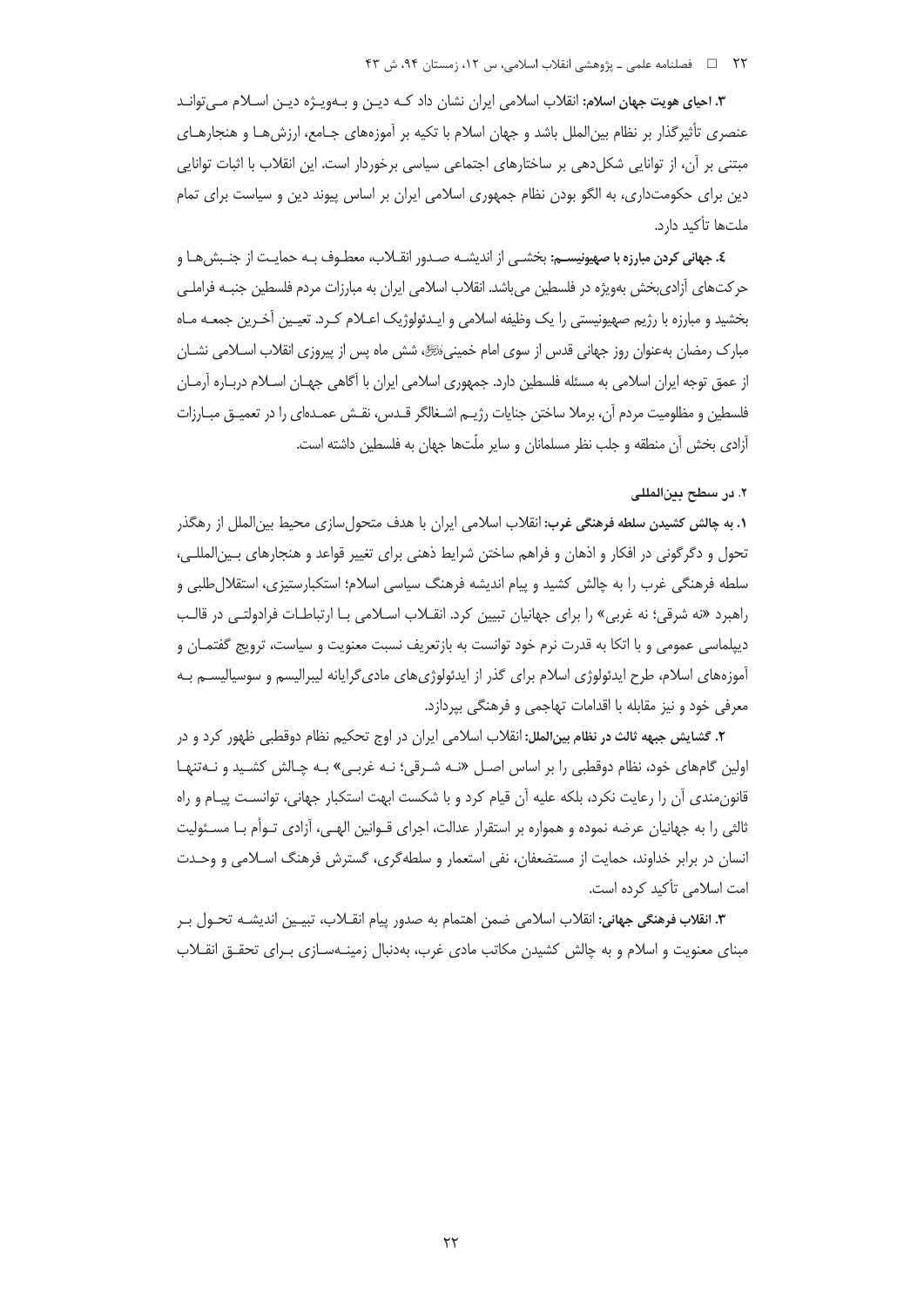فرهنگی جهانی بوده است. انقلاب اسلامی با ارائه تصویری کارآمد از دیـن بـهعنـوان پدیـدهای معنـوی و در تعامل با ارزش هايي چون عدالت، معنويتگرايي، حقيقتجـويي، كمـال طلبـي، اخـلاق منـدي، ظلــه سـتيزي و حمایت از مستضعفان، دین را در مقام پدیدهای سیاسی و عنصری فرهنگی معرفی نمود.

٤. مقابله و خنثىسازى پروژه اسلامهراسى غرب: اسلامهراسى در غـرب بـهويـژه پـس از پيـروزى انقــلاب اسلامی، در قالب رخدادهای بسیاری متوجه جهان اسلام بوده است: انتشار کتاب *آیات شیطانی* نوشته ســلمان رشدی، چاپ کاریکاتورهای موهن به اسلام و مسلمانان، آتش زدن قرآن، ساخت فیلمهای ضد اسلامی تـا حمله به کشورهای اسلامی به بهانههای دفاع از آزادی و حقوق بشر، همگی نشانه ترس و بیم غرب از توسعه اسلام و فرهنگ اسلامی در جهان است. صدور انقلاب اسلامی و معرفی ارزش های اسلامی آن در چـارچوب دیپلماسی عمومی، ارتباطات فرهنگی و رسانهای توانسته است به مقابله با این روند در غرب برای بـرون رفـت از پروژه اسلامهراسی بیردازد. از این و نهتنها به دفع توطئههای غرب برای انزوای مسلمانان توجه شده است؛ بلکه تلاش شده که در راستای دیپلماسی عمومی، اسلام راستین به مردم غـرب بـی٬واسـطه معرفـی و حـس حقیقتجویی آنها برانگیخته شود. پیام مقام معظم رهبری در سـال گذشـته بـه جوانـان اروپـایی و آمریکـای شمالی را نمونهای از اقدامات نظام جمهوری اسلامی برای مقابله با اسلامهراسی غرب می توان برشمرد.

# نتىجە

از جمله تمایزات برجسته انقلاب اسلامی نسبت به سایر انقلابها، ماهیت آن است. سایر انقلابها غالباً دارای یکبی ز ماهیتهای اقتصادی، سیاسی و ایدئولوژیک هستند؛ در حالی که انقلاب اسلامی، دارای ماهیتی اسـلامی و مبتنـی بر ارزش ها و اصول اسلامی است. بنابراین انقلابی که دارای چنین ماهیتی جهانشمول است، ضـرورتاً بـرای حفـظ لقلاب و دستاوردهای آن، باید به دیگر جوامع اسلامی و غیر اسلامی توجه داشته باشد. صـدور انقــلاب اســلامی از روزهای نخست پیروزی انقلاب مورد توجه قرار گرفت. با وجود اینکه رویکردهای مختلفی در قبـال اندیشــه صــدور نقلاب اسلامي مطرح شد، اما رويكرد واقع گرايي امام خمينيءَنَّ غالب گرديد و صـدور انقــلاب قطعيـت يافـت. بـر اساس منويات ايشان، مردم ساير كشورها مخاطب اصلى انقلاب اسلامي و انديشههاي آن واقع شدند. ايـن رويكـرد مبتنی بر عناصر فرهنگی و دور از هرگونه تنشiایی بین|لمللی انجام گرفت.

دیپلماسی عمومی بهعنوان یکی از راهکارهای صدور انقلاب اسـلامی مـورد توجـه دولتمـردان ایـران در سیاست خارجی واقع گردید. در کاربست دیپلماسی عمـومی، دولـتـهـای ایــران بـا اسـتفاده از ظرفیــتـهـای رسانهای و ارتباطی، اندیشهها و ارزش های انقلاب اسلامی را به مخاطبان خــود کــه غالبـاً اقشــار مختلفــی از مردم سایر کشورها بودند، عرضه می نمایند.

جمهوری اسلامی برای وصول به اهداف فراملی خـود، نهادهــای مختلفــی را ایجــاد کــرده اســت. مرکــز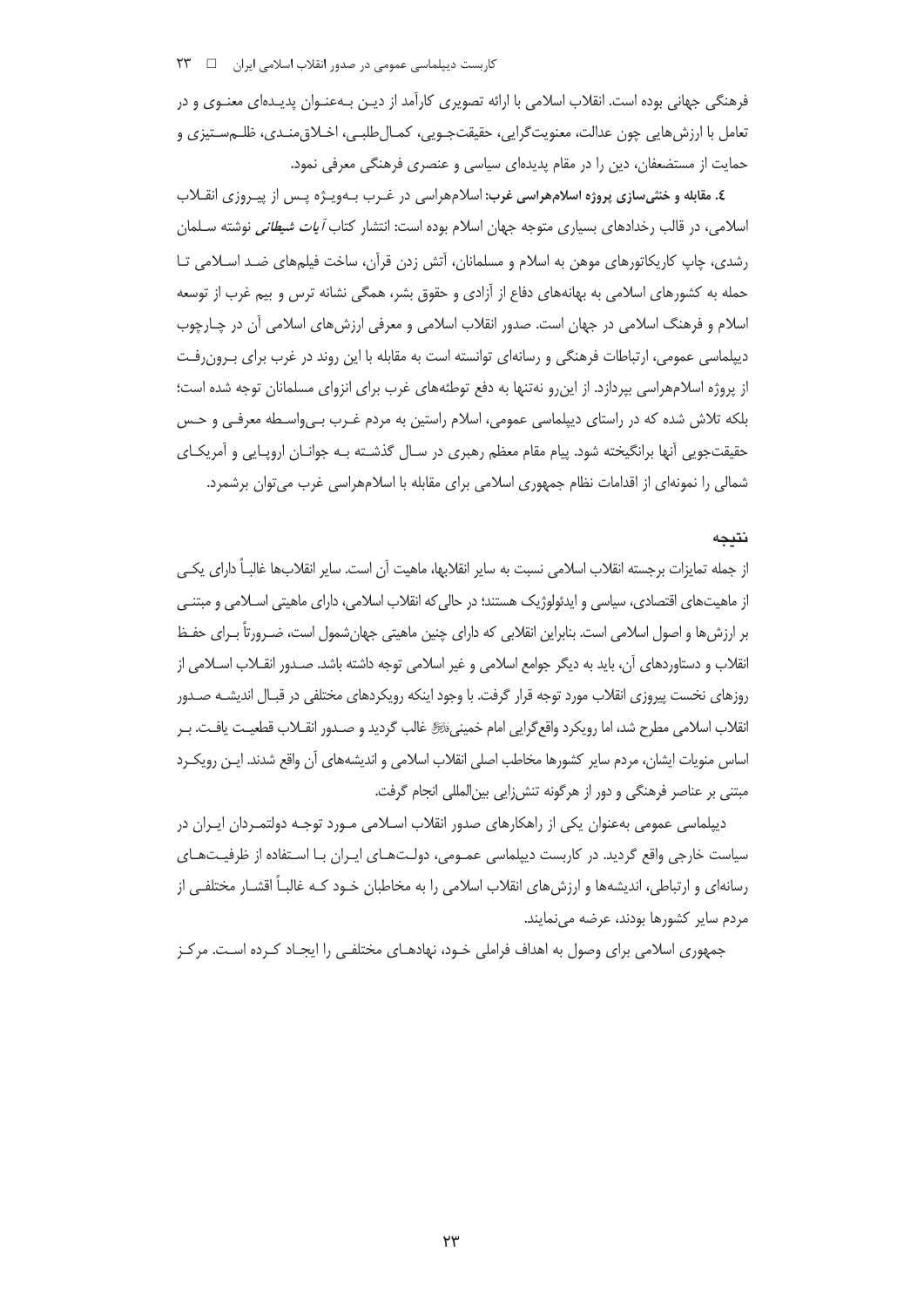دیپلماسی عمومی واقع در وزارت امور خارجه جمهوری اسلامی ایران متولی امر نظـارت و اجـرای دیپلماسـی عمومی کشور است. در راستای پیشبرد سیاست صدور انقلاب اسلامی، نهادها و سازمان های مختلفـی اعــم از دولتی و غیر دولتی تشکیل شدهاند که در زمینـههـای مختلفـی چـون علمـی ـ دانشـگاهی، ارتباطـات میـان فرهنگی، رسانهای و اطلاعرسانی، تبلیغاتی، گسترش اندیشه صلحطلبانه در جهان، تحکیم و گسترش وحـدت میان مسلمانان فعالیت می کنند. بیتردید در راستای صدور انقلاب اسلامی ایران بسیاری از ملتهای اسلامی از ایران الگو گرفتهاند و ایران سبب بیداری اسلامی در جهان اسلام گردیده است.

آنچه که برآیند این پژوهش می باشد این است که نهادهای مختلف فرهنگی، علمـی و تبلیغـاتی کشـور غالباً به صورت مجزا فعالیت مینمایند. چنانکه بسـیاری از اهـداف و عملکـرد نهادهـای مـذکور بـا یکـدیگر هم یوشانی و متوازی و در عین حال ناهماهنگ است که موجب ضعف عملکرد سـازمان هـا و در نتیجـه تحمیـل هزینههای زیاد بر دوش نظام خواهد بود. از سوی دیگر بهنظر میرسد مرکز دیپلماسی عمـومی کشـور کـه بایـد متولی این امر باشد، در هماهنگسازی دستگاهها و نهادهای مختلف درگیر با صدور انقلاب، نقش محوری خـود را ایفا نکرده است. با این وجود در اثر فعالیتهای انجام شده ایران و ماهیت اسلامی انقـلاب، نـهتنهـا در جهـان اسلام و جنبشهای اسلامی معاصر، بلکه در اندیشه و نظام بین|لملل نیز منشأ تغییرات و تحولاتی بوده است.

# منابع و مآخذ

### الف) کتب و مقالات

- ۱. اسپوزیتو، جان. ال، ۱۳۸۸، *انقلاب ایران و بازتاب جهانی آن*، ترجمه محسن مدیر شانهچی، تهران، باز.
- ۲. ایزدی، مصطفی، ۱۳٦۱، *یادنامه شهید محمد منتظری (مجموعه گفتارها)*، تهران، فرهنگ انقلاب اسلامی.
	- ۳. بازرگان، مهدی، ۱۳۹٦، *انقلاب ایران در دو حرکت*، تهران، نهضت آزادی.
	- ٤. برينتون، كرين، ١٣٦٣، *كالبدشكافي چهار انقلاب*، ترجمه محسن ثلاثي، تهران، نشر نو.
- ۵. جاودانی مقدم، مهدی، ۱۳۹۳، «کاربست رهیافت گفتمان در تبیین سیاست خارجی جمهوری اسـلامی ایـران از ديدگاه امام خميني ذَلتَيْرٌ»، *فصلنامه مطالعات انقلاب اسلامي،* سال يازدهم، ياييز، شماره ٣٨، ص ١٨٦ ـ ١٦٩.
- ٦. حشمتزاده، محمدباقر، ١٣٨٥، ت*أثير انقلاب اسلامي در كشورهاي اســلامي،* تهـران، يژوهشـگاه فرهنـگ و انديشه اسلامي.
- ۷. خرمشاد، محمدباقر، ۱۳۸۱، «انقلاب اسـلامی و بازتـاب آن در رویکـرد نظـری»، *فصــلنامه اندیشــه انقــلاب* اسلامی، شماره۱، بهار ۸۱.
- ۸ خمینی، روحالله، ۱۳۷۸، *صدور انقلاب از منظر امام خمینی نُاچَنَّ*، تهران، مؤسسه تنظیم و نشر آثار امام خمینی.
	- ٩. ــــــــــــــــــــ ١٣٧٩ (الف)، صحي*فه امام خميني ذَلِّيَّةٌ*، تهران، مؤسسه تنظيم و نشر آثار امام خميني.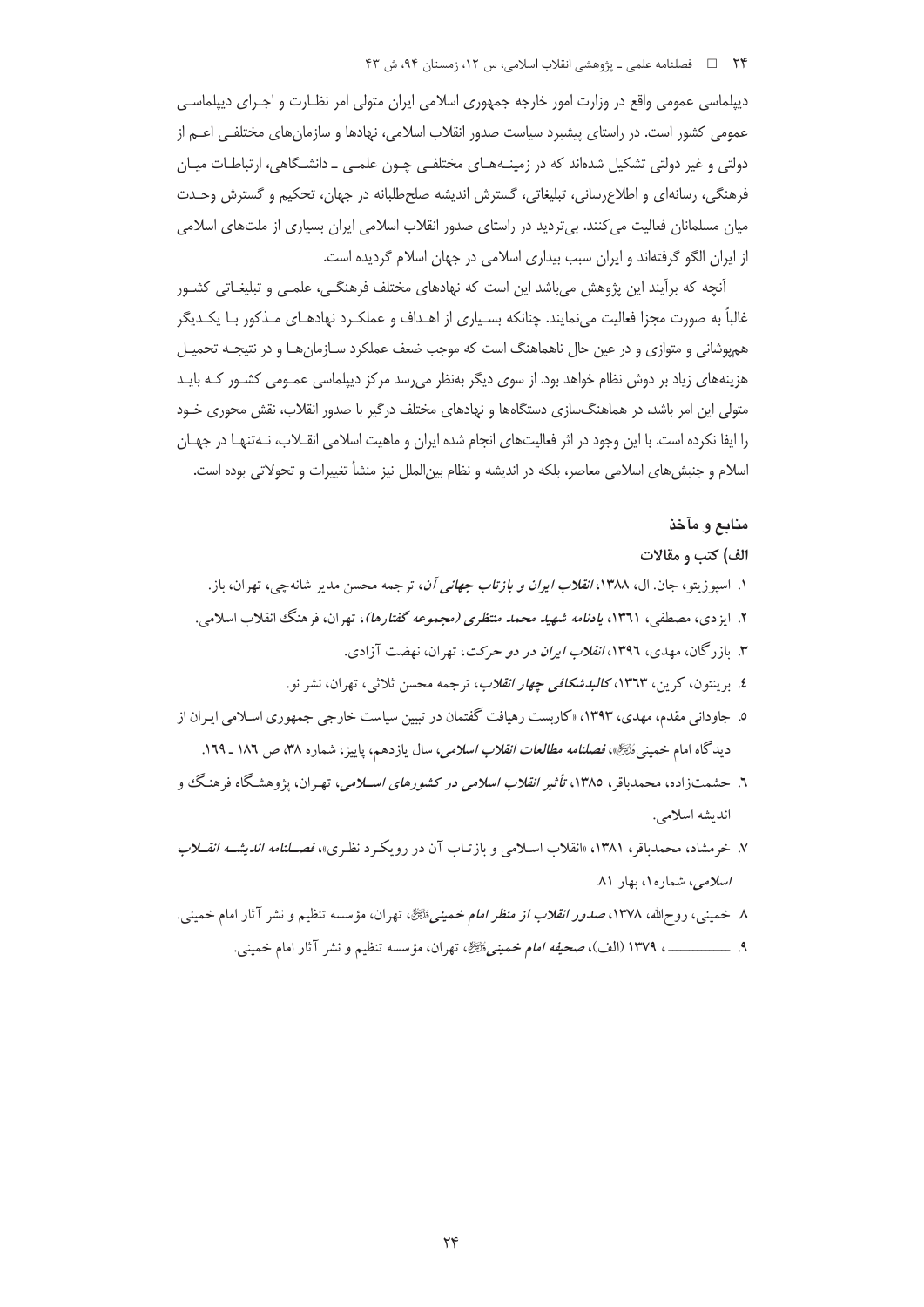- ۱۰. ـــــــــــــــــــ ۱۳۷۹ (ب)، *ولايت فقيه حكومت اسلامي،* تهران، مؤسسه تنظيم و نشر آثار امام خميني.
- ١١. دهشیری، محمدرضا، ١٣٨٨، بازتاب مفهومی و نظری انقلاب اسلامی ایران در روابط بسین الملسل، تهران، علمي و فرهنگي.
- ۱۲. دهقانی فیروز آبادی، سید جلال، ۱۳۸۸، «دیپلماسی نوین خاورمیانهای ایران: ضرورتها و الزامات»، مجم*وعه مقالات دیپلماسی نوین، جستارهایی در سیاست خارجی جمهوری اسلامی ایسران*، تهران، دفتر مطالعات سياسي وبين المللي.
	- ۱۳. ظریفی نیا، حمیدرضا، ۱۳۸۷، *کالبدشکافی جناحهای سیاسی ایران از ۵۸ تا ۱۸۸*، تهران، آزادی اندیشه.
		- ١٤. فارسي، جلالالدين، ١٣٦٨، *فلسفه انقلاب اسلامي،* تهران، اميركيير.
		- ١٥. فلاحزاد، علي، ١٣٨٤، *سياست صدور انقلاب اسلامي،* تهران، مركز اسناد انقلاب اسلامي.
		- ۱۲. گلدستون، جک، ۱۳۸۵، *مطالعات نظری تطبیقی انقلابها*، ترجمه محمدتقی دلفروز، تهران، کویر.
			- ۱۷. محمدی، منوچهر، ۱۳۷۸، *انقلاب اسلامی زمینهها و پیامدها*، قم، دفتر نشر معارف.
			- ۱۸. ــــــــــــــــــــ ۱۳۹۰، *بازتاب جهانی انقلاب اسلامی*، تهران، پژوهشگاه فرهنگ و اندیشه اسلامی.
				- ۱۹. مطهري، مرتضي، ١٣٧٥، پير*امون انقلاب اسلامي*، تهران، صدرا.
- ۲۰. ملکې، عباس، ۱۳۸۲، «فرایند تصمیم گیری در سیاست خارجی ایران»، *مجله راهبرد*، شماره ۲۸، بهار ۸۲.
- ٢١. ميلاني، جليل و محمدتقي اسماعيلي، ١٣٩٣، «نظريه يخش و بازتاب انقـلاب اسـلامي ايـران بـر ياكسـتان»، فص*لنامه مطالعات انقلاب اسلامی*، سال یازدهم، شماره ۳۸، ص ۲۶ ـ ٤٧.
- ۲۲. نای، جوزف اس، ۱۳۸۹، *قدرت نرم*، مترجمان محسن روحانی و مهـدی ذوالفقـاری، تهـران، انتشـارات دانشـگاه امام صادق ﷺ.
- ۲۳. هالستي، کې جي، ۱۳۷٤، *مباني تحليل سياست پين الملل*، ترجمه بهـرام مسـتقيمي و مسـعود طـارم سـري، تهـران، دفتر مطالعات سياسي و بين|لمللي.

### ب) پایگاههای اطلاع,سانی نهادها و سازمان ها

- ١. اتحاديه بين المللي امت واحده: www.unified-ummah.com
	- ٢. امام خميني فَتَتَرَكَ: www.imam-khomeini.com
		- ۳. یابگاه اطلاعرسانی دولت: www.dolat.ir
	- ٤. انقلاب اسلامي: www.islamic-revolution.com
		- 0. بنياد انديشه اسلامي: www.itf.org.ir